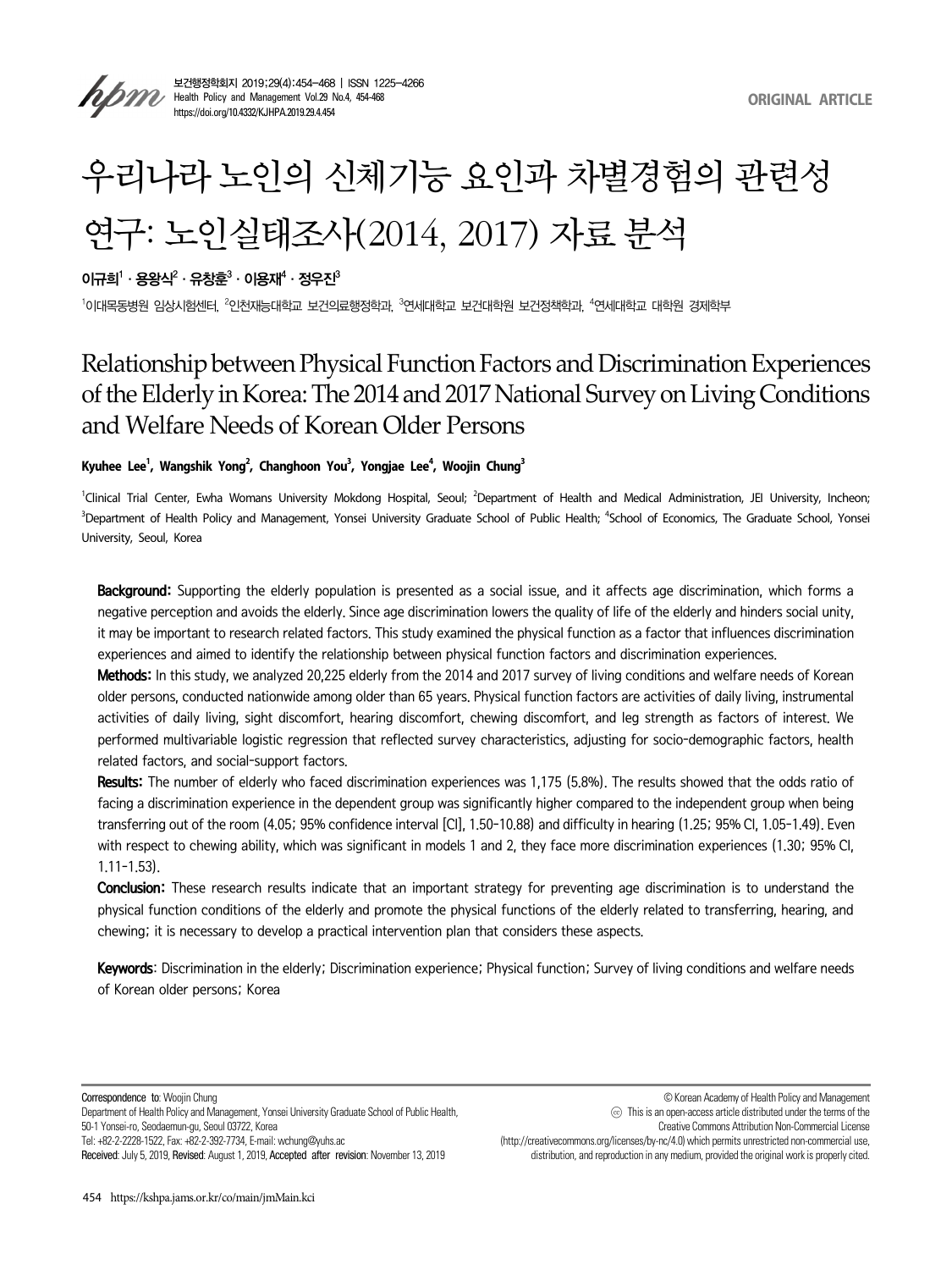# 서 론

우리나라는 2017년에 전체인구 중 65세 이상 인구 비중이 14.2%로 고령사회(aged society)에 빠르게 진입하였으며, 2025년에는 20.0%로 초고령사회(super-aged society)에 진입할 것으로 예상하고 있다[1]. 한국사회의 고령화 속도는 전 세계에서 가장 빠른 편이며[2], 노인인 구의 양적 증가와 더불어 도시화, 산업화, 핵가족화 등에 따른 사회경 제적 여건의 급격한 변화로 노인에 대한 새로운 인식과 가치관의 변 화를 동반하지 못한 채 경제적 빈곤과 자살 및 학대, 건강문제 등의 요 인들이 복합적으로 작용하여 한국 노인의 삶에 심각성을 야기하고 있 다[3-5].

노인차별이란 노인 집단 또는 노인 개인에 대한 부정적 태도인 편 견으로부터 시작되며[6], 능력이나 노력과 무관하게 노인이라는 이 유로 동일하게 대우하지 않는 것을 말한다[7]. 노인차별은 개인적으 로는 심리적인 안녕 및 건강에 영향을 미쳐 노인의 삶의 질을 저하시 키는 요인으로 작용하며[8,9], 사회 내에서는 세대 간의 갈등을 초래 하며 사회통합을 저해시킨다[10,11]. 노인차별의 결과로 경제적 빈 곤, 노인소외, 노인자살 및 학대와 같은 심각한 노인문제를 초래할 수 있다[11]. 노인의 차별경험이 많을수록 성공적 노화의 가능성은 낮아 진다는 연구결과가 있으며[12], 노인차별경험은 우울증, 정신건강, 자살생각에 영향을 미친다[4,13-16]. 노인차별은 자살생각을 예측하 는 유의한 변수이자 자살행동을 유발하는 요인으로 우리나라 노인자 살률이 경제협력개발기구(Organization for Economic Cooperation and Development) 국가 중 가장 높은 이유를 상당 부분 설명하고 있 다[14].

우리나라 노인차별의 실태를 조사한 기존 연구에 의하면 응답 노인 의 86.2%가 최소 한 가지 이상의 노인차별을 경험한 것으로 나타났다 [3]. 미국과 캐나다의 노인차별에 대한 연구에서는 미국인(84%), 캐 나다인(91%)이 최소 한 차례 이상 노인차별을 경험하고 있다고 인식 하였으며, 응답 노인의 절반 이상은 두 차례 이상의 노인차별을 경험 한 것으로 나타났다[17]. 다른 국내연구에서도 노인 45.8%가 한 번 이 상의 노인차별을 경험한 것으로 보고되며[9], 전국 6대 대도시 노인을 대상으로 조사한 연구에 의하면 응답 노인의 40%가 우리사회에 노인 차별이 있다고 평가하였다[7]. 이와 같은 선행연구를 통해 우리 사회 에도 노인에 대한 부정적 인식과 차별이 만연하고 있음을 짐작해 볼 수 있다.

우리 사회에서는 2000년대부터 노인차별에 관련된 많은 선행연구 가 진행되었다. 차별의 원인을 파악하기 위한 연구[18,19], 차별로 인 한 영향에 관한 연구[8,12,13,15,20], 차별실태 및 관련 요인에 대한 연 구[3,9,21,22]로 구분할 수 있다. 이러한 선행연구들은 노인차별이 일 상생활을 포함하여 우리 사회 전반에서 일어나고 있는 문제임을 밝혀 낸 점에 있어 의미가 있으나, 노인차별의 관련 요인에 대한 연구는 부 족한 상태로 이에 대한 추가적인 요인을 밝혀낼 필요가 있다. 한 국내 연구에서는 신체적인 노화와 관련된 노인차별경험이 높은 것으로 나 타났으며[13], 또 다른 연구에서는 노인차별의 유형 중 신체적인 변화 로 일어나는 어려움이 있고, 지각된 건강이 나쁠수록 차별받을 가능 성이 높다고 조사되었다[3]. 노인이 인지하는 노인차별의 영향요인 을 분석한 연구에서는 일상생활 활동능력이 노인차별에 가장 큰 영향 을 미치는 요인임이 확인되었고, 연구결과를 통해 노인에 있어서 현 존하는 건강문제가 노인차별과 직결됨을 밝혀냈다[22]. 하지만 기존 연구는 연구대상이 특정 지역에 편중되어 있어 연구결과를 우리나라 전체 노인에게 일반화하기 어렵고 정책적 근거자료로서 활용하는 데 제약이 있다. 또한 노인의 다양한 신체적 기능 특성을 세분화하여 이 에 따른 차별경험의 관련성을 살펴본 연구는 없었다.

따라서 본 연구에서는 전국 노인을 대상으로 실시한 2014년과 2017년 노인실태조사를 이용하여 우리나라 노인의 신체기능 요인과 차별경험의 관련성에 대해 밝히고자 하는 데 목적이 있다. 노인의 신 체기능을 평가할 수 있는 일상생활수행능력(activities of daily living, ADL), 도구적 일상생활수행능력(instrumental activities of daily living, IADL), 시력, 청력, 저작능력, 하지근력상태를 변수로 포함하 여 이에 따른 차별경험에 미치는 영향을 살펴보고자 한다.

# 방 법

#### 1. 연구설계

본 연구는 노인의 신체기능 요인과 차별경험의 관련성을 파악하기 위한 연구이다. 노인실태조사(2014, 2017)의 차별경험에 대한 응답을 종속변수로 하여 '있음' 또는 '없음'으로 분류하였다. 선행연구 고찰을 통해 관련 요인으로 추정되는 변수를 선정하였으며, 분석에 포함된 변수는 신체기능 요인, 인구사회적 요인, 건강 관련 요인, 사회적 지지 요인으로 구분된다. 신체기능 요인과 차별경험의 관련성을 파악하기 위해서 다변수분석을 시행하였으며, 분석은 표본설계의 특성을 고려 하여 자료에서 제공하는 가중치를 이용한 분석방법을 사용하였다. 연구의 개념적 틀은 Figure 1과 같다. 이를 통해 노인차별을 예방하기 위 한 구체적인 방안을 설계하는 데 필요한 기초자료를 제공하고자 한다.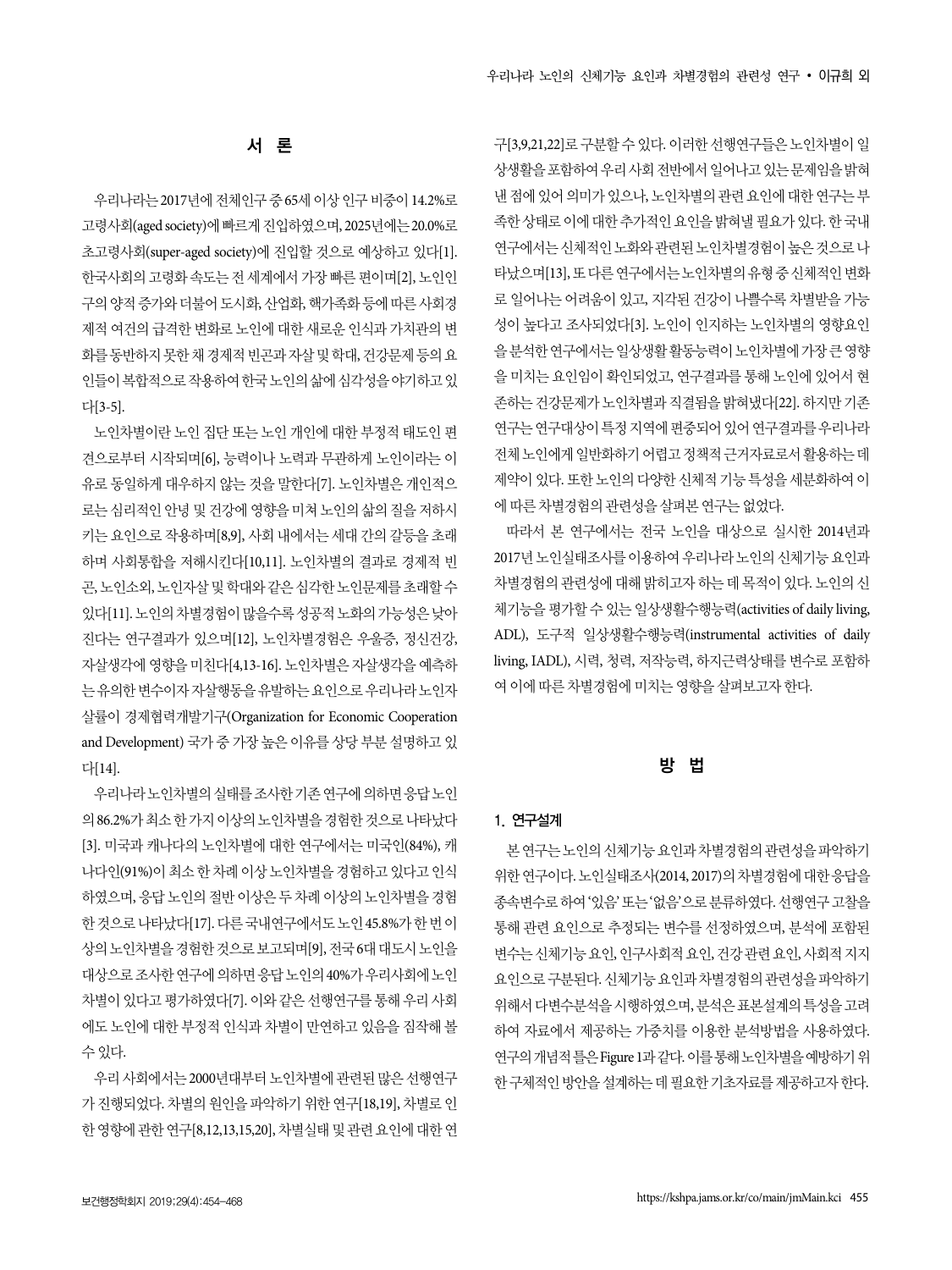

**Figure 1.** Framework of the study.

#### 2. 연구대상 및 자료

본 연구는 한국보건사회연구원에서 실시한 노인실태조사 자료를 이용하여 연구대상자를 선정하였다. 노인실태조사는 3년 주기의 단 면조사로 노인정책 수립에 필요한 기초자료를 제공한다. 2014년 노 인실태조사의 목표모집단은 전국 16개 시 · 도의 일반주거시설에 거 주하는 만 65세 이상의 노인으로 인구주택총조사의 조사구 중 기숙 사, 특수시설, 섬 지역에 거주하는 노인을 제외하였다. 노인실태를 정 확히 파악할 수 있도록 전국을 16개 시 · 도별로 층화한 후, 대도시, 중 소도시, 농어촌의 3개 층으로 2차 층화하여 표본 조사구를 추출하였 다. 2017년 노인실태조사에서는 세종특별자치시의 출범을 반영하여 전국을 17개의 시 · 도로 나누어 층화하였으며, 그 외 방법은 2014년 과 동일하다.

전체 응답자는 2014년 노인실태조사의 응답자 10,451명과 2017년 응답자 10,299명을 합한 20,750명으로 그 중 종속변수인 차별경험에 대해 대리응답인 386명을 제외하였다. 차별경험은 주관적 판단이 중 요한 조사문항이므로, 치매 등 정신 심리상태의 불안정, 병원 입원, 와 병상태 등의 사유로 본인이 직접 응답하지 않은 경우를 제외하고 분 석하였다. 독립변수 결측값(139명)을 분석대상에서 제외하여 총 20,225명을 최종 연구대상으로 선정하였다.

#### 3. 변수의 선정 및 정의

#### 1) 종속변수: 차별경험

본 연구에서는 노인의 신체기능 요인과 차별경험의 관련성을 파악 하기 위해 연구대상자의 차별경험을 종속변수로 선정하였다. 차별이 란 자신이 속한 집단의 특성으로 인해 부당하고, 불리하게 처우 받는 다고 느끼는 것으로 정의될 수 있다[23]. 지각된 차별(perceived discrimination)이란 차별행위가 실제로 있었는지에 대한 객관적 판 단과 상관없이 당사자가 스스로 차별을 인지하였는지에 초점을 두는 용어로, 동일한 상황에서 어떤 이는 차별로 인지하는 반면 어떤 이는 차별로 인지하지 않을 수 있기 때문에 사용된 용어이다. 차별은 개인 적, 문화적, 사회적 차원에서 복합적으로 작용하며, 어떤 방식으로든 당사자에게 감지되었을 때 차별이 될 수 있다[24]. 본 연구에서는 이 를 참고하여 노인이 스스로 인지하고 감지하였는지에 중점을 두고 일 상생활에서 겪는 노인차별경험에 대해 분석하고자 한다. 노인실태조 사 자료에서 차별경험 문항인 "일상생활에서 노인이기 때문에 차별 당했다고 느낀 경험이 있으십니까?"를 종속변수로 선택하였으며, 문 항은 '있음' 또는 '없음'의 2개 범주로 나누어 조사되었다.

#### 2) 주요 관심변수(factors of interest): 신체기능 요인

#### (1) 일상생활수행능력

ADL이란 개인이 독립적인 생활을 유지하기 위하여 필요한 최소한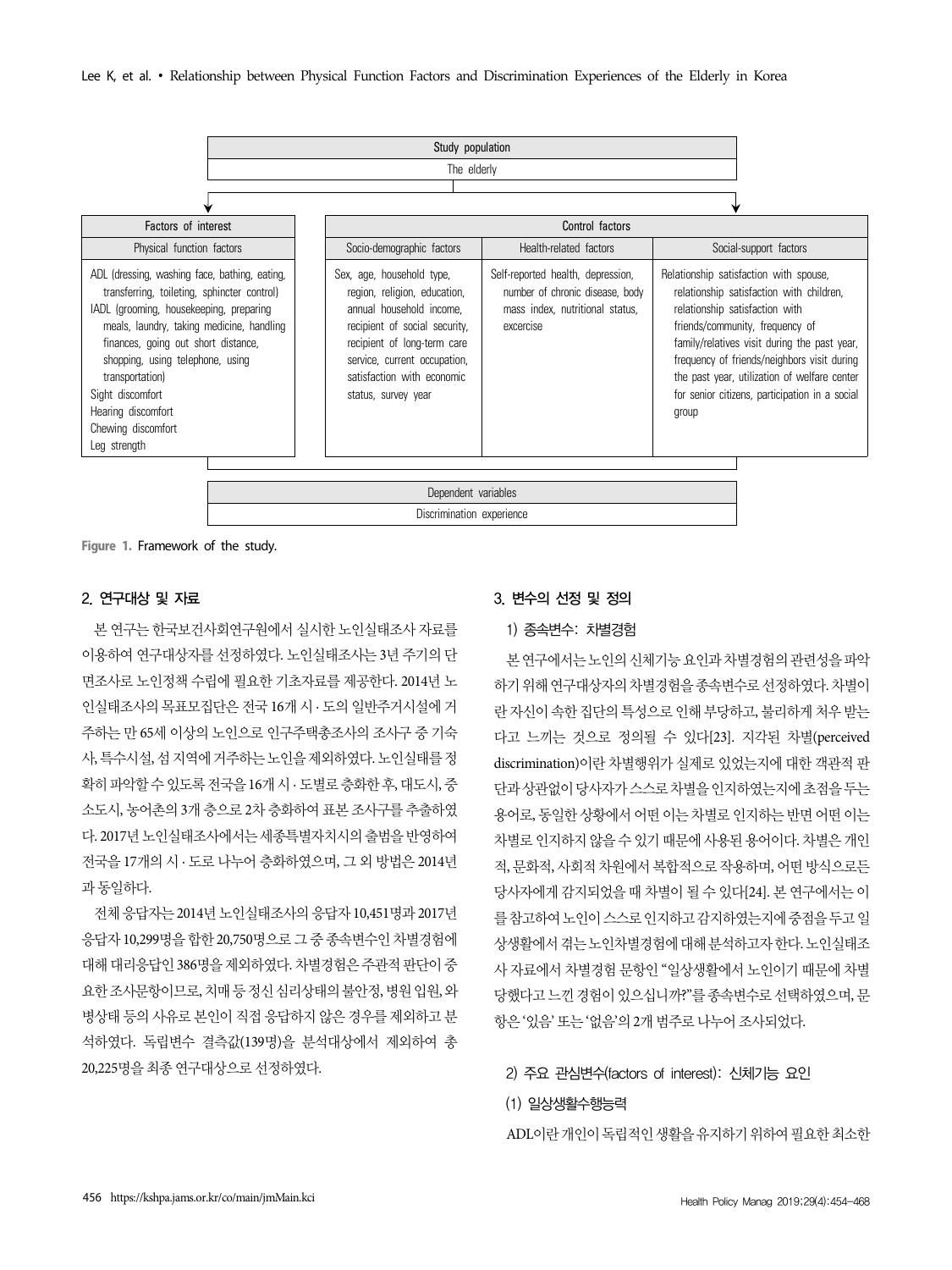의 능력으로, 한국 노인의 생활환경과 문화를 반영한 한국형 일상생 활수행능력 측정도구(Korean ADL, K-ADL)를 사용하였다. K-ADL 은 옷 입기, 개인위생, 목욕, 식사, 방 밖으로 이동하기, 화장실 이용, 대 소변 조절하기의 7가지 항목으로 구성되어 있으며, 완전자립일 경우 '독립적,' 부분 도움, 완전 도움일 경우 '의존적'의 2가지 군으로 분류 하였다.

#### (2) 도구적 일상생활수행능력

IADL은 최소한의 ADL보다 높은 차원의 수단적 기능을 평가하는 도구이다. 한국형 도구적 일상생활수행능력(Korean IADL)은 몸단 장, 집안일, 식사준비, 빨래, 투약관리, 금전관리, 외출, 물건구매, 전화 사용, 교통수단 이용을 포함하는 10가지 항목이다. 완전자립일 경우 '독립적,' 적은 부분 도움, 많은 부분 도움, 완전 도움일 경우 '의존적'의 2가지 군으로 분류하였다.

#### (3) 시력기능

일상생활(텔레비전 보기 및 신문읽기)에서 시력으로 인한 불편함 을 묻는 질문에서 '불편하지 않다'의 경우 시력기능 제한이 '없음'으 로, '불편한 편이다' 또는 '매우 불편하다'의 경우 제한이 '있음'으로 분 류하였다.

#### (4) 청력기능

일상생활(전화 통화, 옆 사람과의 대화)에서 청력으로 인한 불편함 을 묻는 질문에서 '불편하지 않다'의 경우 청력기능 제한이 '없음'으 로, '불편한 편이다' 또는 '매우 불편하다'의 경우 제한이 '있음'으로 분 류하였다.

#### (5) 저작능력

일상생활(고기나 딱딱한 것 씹기)에서 씹기로 인한 불편함을 묻는 질문에서 '불편하지 않다'의 경우 저작기능 제한이 '없음'으로, '불편 한 편이다' 또는 '매우 불편하다'의 경우 제한이 '있음'으로 분류하였다.

#### (6) 하지근력상태

의자나 침대에 앉았다가 일어나기를 5회 반복 시행 시, 수행한 경우 '수행함,' 시도는 했으나 수행 못했을 경우 '실패함,' 와상 및 기타 장애 로 시도조차 못한 경우 '시도 못함'의 3가지 군으로 분류하였다.

#### 3) 통제변수(control factors)

# (1) 인구사회적 요인(socio-demographic factors)

인구사회적 요인의 대표적인 변수인 연령을 '65–69세,' '70–74세,' '75–79세,' '80세 이상'의 범주로 분류하였다. 거주지역의 경우 층화 구 분된 대도시(7개 특별 · 광역시인 서울, 부산, 대구, 인천, 광주, 대전, 울산), 중소도시(9개 도인 경기, 강원, 충북, 충남, 전북, 전남, 경북, 경 남, 제주의 동부, 세종시의 동부), 농어촌(9개 도의 읍면지역, 세종시 의 읍면지역)으로 범주화하였다. 종교는 유무에 따라 차별경험에 차 이가 있을 것으로 가정하였으며, '있음' 또는 '없음'의 2개 군으로 나누 어 분류하였다.

교육수준은 노인의 평균적인 교육수준을 반영하여 '무학,' '초졸,' '중졸,' '고졸 이상'의 4군으로 조정하였다. 경제활동을 하고 있는지 판 단하기 위해 취업 변수의 경우 '현재 일함'의 경우 '예,' '일한 경험은 있 으나 지금 하지 않음' 또는 '평생 일하지 않았음'의 경우 '아니오'의 2개 군으로 구분하였다. 주관적 생활수준에 대해서는 매우 만족, 전혀 만 족하지 않음에 해당하는 응답자 수가 적어 '만족,' '보통,' '불만족'의 3 개 군으로 나누어 분석하였다. 연도별 비교를 위해 종속변수인 차별 경험에 대한 조사가 이루어진 2014년, 2017년을 변수를 구분하였다.

#### (2) 건강 관련 요인(health related factors)

주관적 건강상태는 매우 건강, 건강한 편에 해당되는 경우 '좋음'으 로 그렇지 않을 경우 '좋지 않음'으로 재분류하였으며, 이는 대다수의 국가에서 주관적 건강상태를 분류하는 방법을 참고하였다[25]. 우울 은 노인차별의 영향요인으로 그 관련성을 파악하고자 '있음' 또는 '없 음'의 2개 군으로 나누어 분석하였다. 노인실태조사에서 우울은 노인 의 우울 정도를 측정하기 위해 개발한 노인우울척도(Geriatric Depression Scale)의 한국어 단축형 노인우울척도(Korean version of Short Form of Geriatric Depression Scale)로 측정하였다. 총 15문항으 로 총점이 높을수록 우울 정도가 높으며 0–15점으로 측정한 결과에서 평점 8점 이상을 '우울 있음'으로 0에서 8점 미만일 경우 '우울 없음'으 로 정의하였다[26]. 만성질환은 0개, 1–2개, 3개 이상으로 범주화하였 으며, 영양상태는 0–2점은 '양호,' 3–5점은 '주의,' 6점 이상은 '고위험' 의 3개 군으로 분류하였다.

#### (3) 사회적 지지 요인(social-support factors)

배우자 관계만족도는 배우자와의 관계에 대해 매우 만족함, 만족 함, 보통의 경우 '높음'으로 만족하지 않음, 전혀 만족하지 않음의 경 우 '낮음'으로 배우자가 없는 경우 '해당 없음'의 3가지 군으로 분류하 였다. 자녀 관계만족도는 동거 또는 비동거의 자녀와의 관계에 대해 매우 만족함, 만족함, 보통의 경우 '높음'으로 만족하지 않음, 전혀 만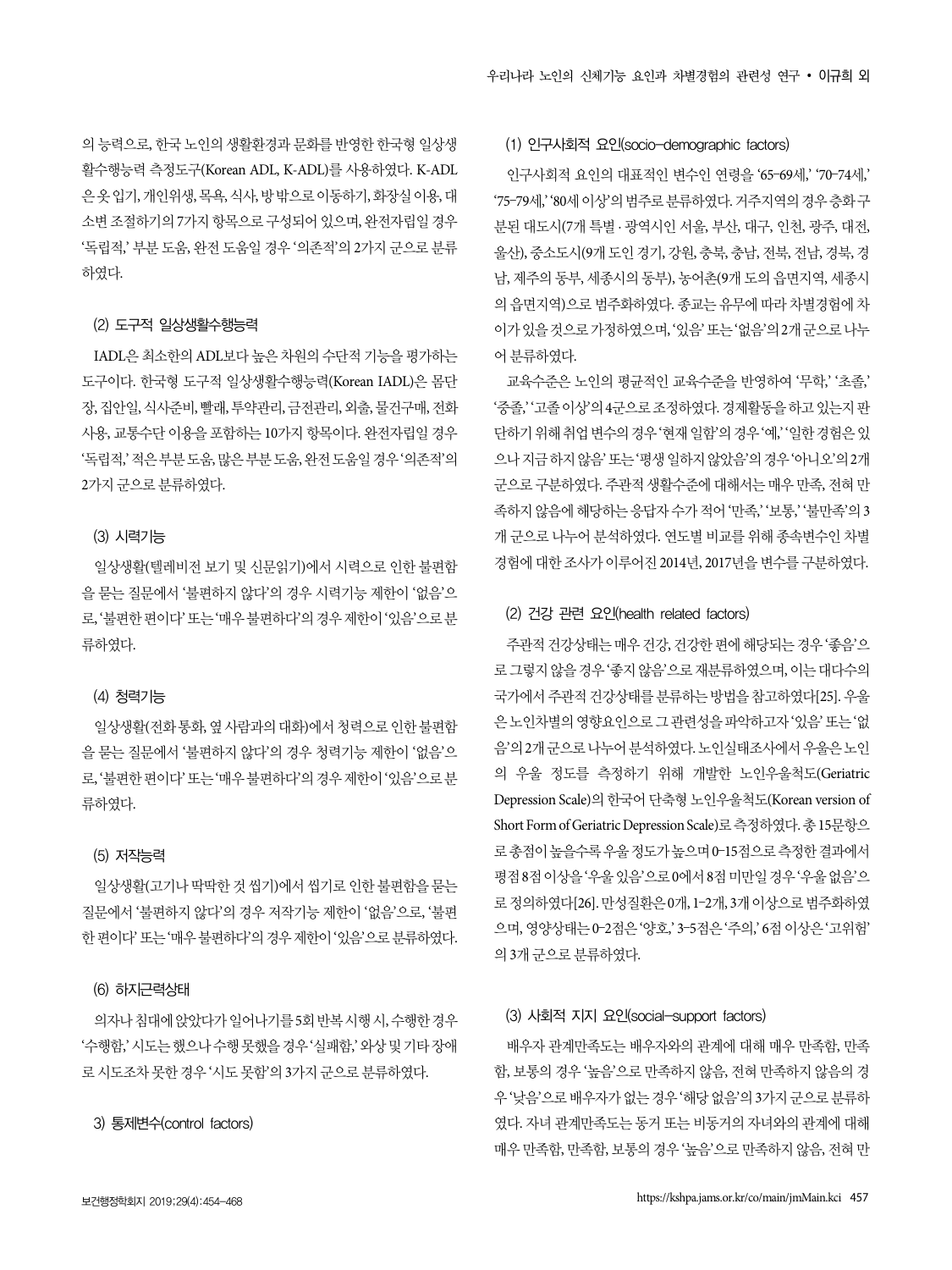족하지 않음의 경우' 낮음'으로, 자녀가 없는 경우 '해당 없음'의 3가지 군으로 분류하였다. 지난 1년간 친구/이웃/지인의 왕래빈도의 경우 '거의 매일(주 4회 이상),' '일주일에 1–3회,' '한 달에 1–2회,' '3개월에 1 –2회,' '1년에 0–2회 이상'으로 범주화하여 분석하였다.

#### 4. 분석방법

모집단에 대한 추정의 정확도를 제고하기 위해 가중치를 적용하는 것이 필요하므로 본 연구는 가중치를 적용한 모형을 사용하였다. 2014년, 2017년 노인실태조사 2개년도 자료에 통합가중치를 적용하 여 자료를 통합하였으며, SAS ver. 9.4 (SAS Institute Inc., Cary, NC, USA) 통계프로그램을 사용하였다.

첫째, 연구대상자의 일반적 특성을 파악하기 위해 신체기능 요인, 인구사회적 요인, 건강 관련 요인, 사회적 지지 요인에 대해 기술분석 을 실시하여 빈도와 백분율로 나타냈다.

둘째, 단변수분석으로 요인별 차별경험의 차이를 파악하기 위해 Rao-Scott chi-square 검정을 실시하였고, p값을 제시하였다.

셋째, 신체기능 요인과 노인의 차별경험의 관련성을 파악하기 위해 다변수분석을 실시하였고, 인구사회적 요인, 건강 관련 요인, 사회적 지지 요인을 단계적으로 통제하여 survey logistic regression을 시행하 였다. 모델 1에서는 신체기능 요인과 차별경험의 관련성을 파악하였 고, 모델 2에서는 인구사회적 요인을, 모델 3에서는 건강 관련 요인을, 마지막으로 모델 4에서는 사회적 지지 요인을 추가하였다. 이는 종속 변수에 영향을 미치는 여러 잠재적인 혼란변수들을 보정하였음에도 주요 관심변수와 종속변수가 여전히 관련성이 있다는 것을 설명하기 위함이다.

모든 독립변수들 간의 독립성을 검정하기 위해 다중공선성 여부를 확인한 결과, 결혼상태와 배우자관계 만족도에 높은 다중공선성이 나타났으며, 결혼상태 변수를 제외한 후 분산팽창인자(variance inflation factor) 값은 1.04–4.51로 확인되었다. 분석결과는 각 수준별 교차비(odds ratio)와 95% 신뢰구간(confidence interval, CI)을 산출 하였으며, p값이 0.05 미만인 경우를 통계적으로 유의하다고 판정하 였다. 모형의 타당도를 검정하기 위하여 C-통계량을 확인하였으며, 적합도는 Akaike information criterion (AIC), Hosmer-Lemeshow 검 정으로 확인하였다. Hosmer-Lemeshow 검정의 경우, p>0.05일 때 모 형이 적합하다고 판단하였다. 모델 1은 0.573, 모델 2는 0.664, 모델 3 은 0.667, 모델 4는 0.675로 변수가 추가된 모형일수록 C-statistic 값이 큰 것으로 확인되었다. AIC 값을 비교해 본 결과 모델 1은 3001160.9, 모델 2는 2918969.4, 모델 3은 2885775.7, 모델 4는 2868497.3으로 변 수가 추가될수록 신체기능 요인과 차별경험의 관련성을 설명하는데

더 적합한 것으로 나타났다.

## 5. 연구윤리

본 연구는 연구윤리에 따라 연세대학교 보건대학원 생명윤리심의 위원회의 승인을 받았다(승인번호 2018-0117).

#### 결 과

## 1. 연구대상자의 일반적 특성

2014년과 2017년 노인실태조사 응답자 중 본 연구대상자는 총 20,225명이다. 차별경험이 있는 만 65세 이상의 노인은 1,175명으로 전체 연구대상자의 5.8%를 차지하였다.

신체기능 요인 중 일상생활 활동능력 분포는 '목욕하기'에 의존적 인 경우가 4.8%로 가장 많았고, 개인위생, 대소변 조절하기, 옷 입기, 화장실 이용, 방 밖으로 이동하기, 식사하기 순으로 나타났다. 도구적 일상생활 활동능력의 10가지 항목 중 '집안일'에 도움이 필요한 경우 11.9%로 가장 많았고, 교통수단 이용, 금전관리, 식사준비, 빨래, 전화 사용, 물건구매, 외출, 몸단장, 투약관리 순이었다. 시력기능, 청력기 능, 저작능력의 경우 저작능력에 불편함을 느끼는 노인이 52.0%로 가 장 많았고, 시력기능 38.6%, 청력기능 21.4% 순으로 나타났다.

#### 2. 노인의 차별경험률 차이: 단변수분석

각 독립변수에 따른 차별경험의 차이에 대한 분석결과, 신체기능 요인의 시력기능, 청력기능, 저작능력에서 유의한 차이가 있었다. 시 력에 불편함이 있는 노인(6.5%)에서 불편함이 없는 노인(5.4%)보다 차별경험이 높았으며(p=0.012), 청력 불편함이 있는 노인(7.5%)이 그 렇지 않은 노인(5.3%)보다 차별경험이 높았다(p<0.001). 저작능력에 불편함을 느끼는 노인(6.9%)은 불편하지 않은 노인(4.7%)보다 높았 으며, 이러한 차이는 통계적으로 유의하였다(p<0.001). 이는 신체기 능이 약해질수록 차별경험이 증가할 수 있다는 것을 의미한다.

인구사회적 요인에 따른 차별경험의 차이는 연령이 80대 이상에서 6.5%로 가장 높았고(p<0.001), 독신가구에서 7.5%로 가장 높았다 (p<0.001). 차별경험이 있다고 응답한 비율이 대도시에서 6.8%로 높 았으며(p<0.001), 가구소득이 낮을수록, 주관적 경제상태 만족도가 낮을수록 차별경험의 비율이 높아졌다(p<0.001).

주관적 건강상태가 좋은 군에서 차별경험의 비율은 4.8%로 좋지 않 은 군 6.3%에 비해 낮게 나타났으며(p<0.001), 우울증상이 있는 노인 에서는 9.3%로 정상의 5.1%에 비해 월등히 높았다(p<0.001). 만성질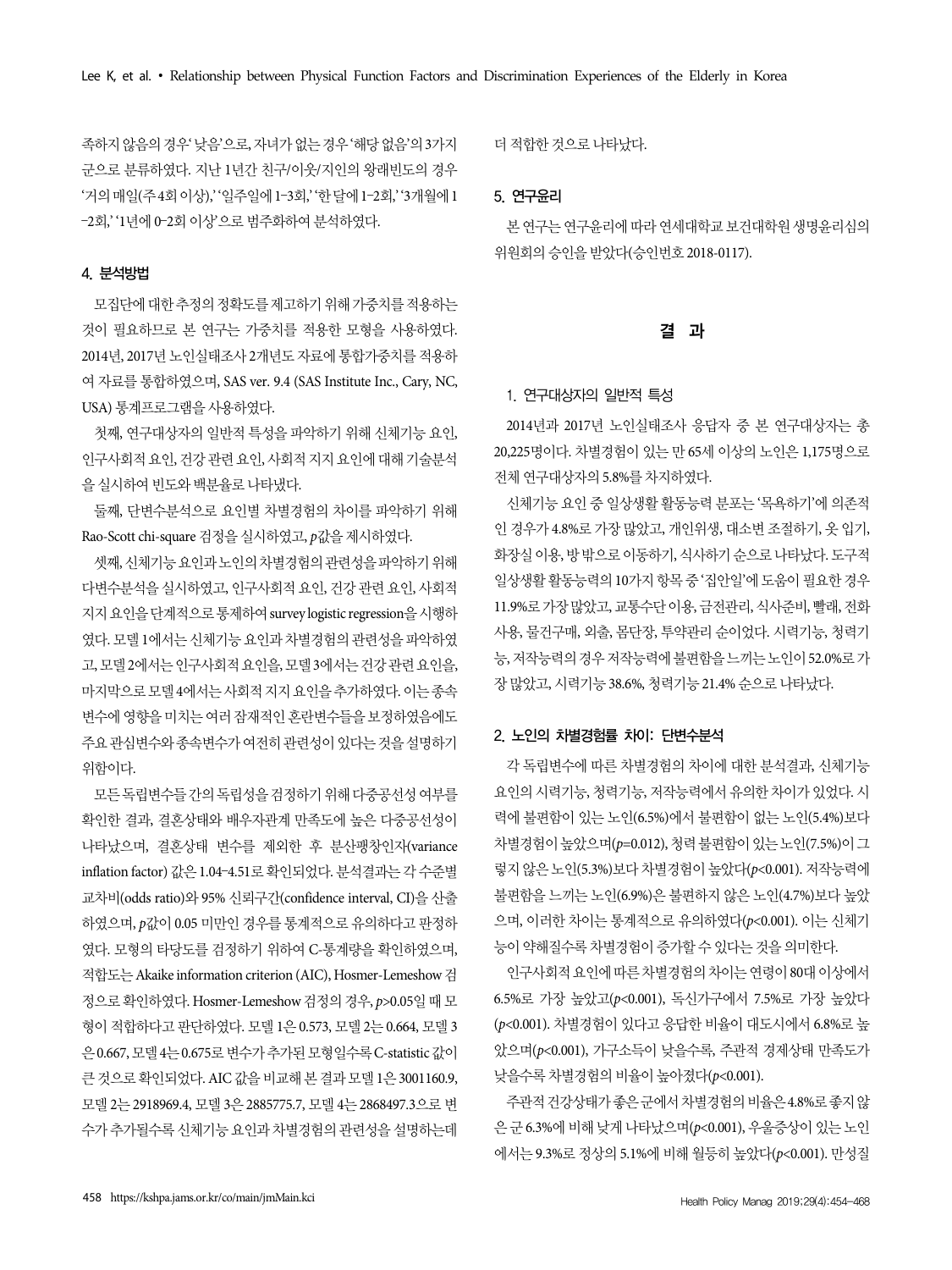환이 3개이상 6.7%, 1개 또는 2개 5.2%, 0개 4.0% 순으로 나타나, 만성 질환의 개수가 많을수록 차별경험의 비율이 높아졌다(p<0.001). 영 양주의군 5.1%, 정상 4.1%에 비해 영양 고위험군에서 10.0%로 월등히 높았다(p<0.001).

사회적 지지 요인의 경우 배우자 만족도가 낮을수록, 자녀 만족도 가 낮을수록, 친구 및 지역사회 만족도가 낮을수록 차별경험이 높았 다(p<0.001) (Table 1).

|  |  | Table 1. General characteristics of study population and discrimination experiences |  |  |  |  |  |  |
|--|--|-------------------------------------------------------------------------------------|--|--|--|--|--|--|
|--|--|-------------------------------------------------------------------------------------|--|--|--|--|--|--|

|                  | Variable                  | Category    | Total          | Discrimination experience | $\rho$ value |
|------------------|---------------------------|-------------|----------------|---------------------------|--------------|
| Total            |                           |             | 20,225 (100.0) | 1,175 (5.8)               |              |
|                  | Physical function factors |             |                |                           |              |
| ADL              |                           |             |                |                           |              |
| Dressing         |                           | Independent | 19,863 (98.2)  | 1,152 (5.8)               | 0.670        |
|                  |                           | Dependent   | 362 (1.8)      | 23(6.3)                   |              |
|                  | Washing face              | Independent | 19,808 (97.9)  | 1,150 (5.8)               | 0.880        |
|                  |                           | Dependent   | 417 (2.1)      | 25(6.0)                   |              |
| Bathing          |                           | Independent | 19,246 (95.2)  | 1,111 (5.8)               | 0.326        |
|                  |                           | Dependent   | 979 (4.8)      | 64 (6.5)                  |              |
| Eating           |                           | Independent | 20,117 (99.5)  | 1,172 (5.8)               | 0.249        |
|                  |                           | Dependent   | 108(0.5)       | 3(2.8)                    |              |
|                  | Transferring              | Independent | 20,096 (99.4)  | 1,166 (5.8)               | 0.175        |
|                  |                           | Dependent   | 129 (0.6)      | 9(7.0)                    |              |
| Toileting        |                           | Independent | 20,038 (99.1)  | 1,169 (5.8)               | 0.260        |
|                  |                           | Dependent   | 187 (0.9)      | 6(3.2)                    |              |
|                  | Sphincter control         | Independent | 19,827 (98.0)  | 1,147 (5.8)               | 0.365        |
|                  |                           | Dependent   | 398 (2.0)      | 28 (7.0)                  |              |
|                  | Instrumental ADL          |             |                |                           |              |
|                  | Grooming                  | Independent | 19,578 (96.8)  | 1,131 (5.8)               | 0.812        |
|                  |                           | Dependent   | 647 (3.2)      | 44 (6.8)                  |              |
|                  | Housekeeping              | Independent | 17,828 (88.1)  | 1,035(5.8)                | 0.923        |
|                  |                           | Dependent   | 2,397 (11.9)   | 140 (5.9)                 |              |
|                  | Preparing meals           | Independent | 18,210 (90.0)  | 1,058 (5.8)               | 0.707        |
|                  |                           | Dependent   | 2,015 (10.0)   | 117(5.8)                  |              |
| Laundry          |                           | Independent | 18,207 (90.0)  | 1,058 (5.8)               | 0.778        |
|                  |                           | Dependent   | 2,018 (10.0)   | 118 (5.8)                 |              |
|                  | Taking medicine           | Independent | 19,880 (98.3)  | 1,154 (5.8)               | 0.680        |
|                  |                           | Dependent   | 345 (1.7)      | 21(6.1)                   |              |
|                  | Handling finances         | Independent | 18,195 (90.0)  | 1,067(5.9)                | 0.218        |
|                  |                           | Dependent   | 2,030 (10.0)   | 108 (5.3)                 |              |
|                  | Going out short distance  | Independent | 19,453 (96.2)  | 1,135 (5.8)               | 0.440        |
|                  |                           | Dependent   | 772 (3.8)      | 40 (5.2)                  |              |
| Shopping         |                           | Independent | 19,432 (96.1)  | 1,128 (5.8)               | 0.911        |
|                  |                           | Dependent   | 793 (3.9)      | 47 (5.9)                  |              |
|                  | Using telephone           | Independent | 18,231 (90.1)  | 1,067 (5.9)               | 0.208        |
|                  |                           | Dependent   | 1,994 (9.9)    | 108 (5.4)                 |              |
|                  | Using transportation      | Independent | 18,075 (89.4)  | 1,044 (5.8)               | 0.909        |
|                  |                           | Dependent   | 2,150 (10.6)   | 131 (6.1)                 |              |
| Sight discomfort |                           | No          | 12,428 (61.4)  | 668 (5.4)                 | 0.012        |
|                  |                           | Yes         | 7,797 (38.6)   | 507 (6.5)                 |              |
|                  | Hearing discomfort        | $\rm No$    | 15,897 (78.6)  | 851 (5.3)                 | < 0.001      |
|                  |                           | Yes         | 4,328 (21.4)   | 324 (7.5)                 |              |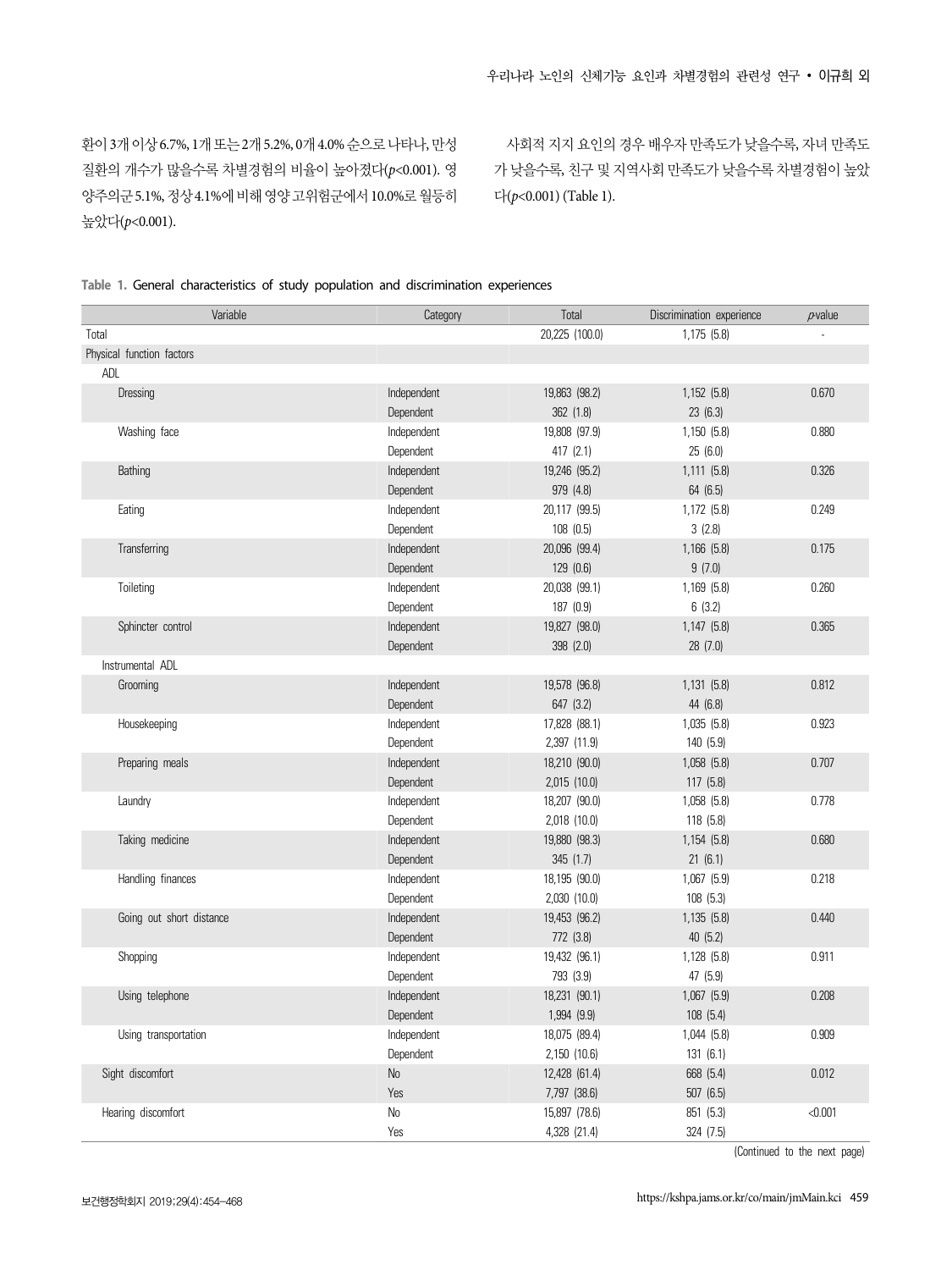Lee K, et al. ∙ Relationship between Physical Function Factors and Discrimination Experiences of the Elderly in Korea

**Table 1.** Continued

| Variable                            | Category              | Total                         | Discrimination experience | $\rho$ value |
|-------------------------------------|-----------------------|-------------------------------|---------------------------|--------------|
| Chewing discomfort                  | No                    | 9,707 (48.0)                  | 452 (4.7)                 | < 0.001      |
|                                     | Yes                   | 10,518 (52.0)                 | 723 (6.9)                 |              |
| Leg strength                        | <b>Success</b>        | 15,855 (78.4)                 | 902(5.7)                  | 0.414        |
|                                     | Fail                  | 4,146 (20.5)                  | 260 (6.3)                 |              |
|                                     | Unable                | 224(1.1)                      | 13(5.8)                   |              |
| Socio-demographic factors           |                       |                               |                           |              |
| Sex                                 | Women                 | 12,017 (59.4)                 | 711 (5.9)                 | 0.528        |
|                                     | Men                   | 8,208 (40.6)                  | 464 (5.7)                 |              |
| Age (yr)                            | $65 - 69$             | 5,396 (26.7)                  | 250 (4.6)                 | < 0.001      |
|                                     | $70 - 74$             | 5,757 (28.5)                  | 362 (6.3)                 |              |
|                                     | $75 - 79$             | 5,019 (24.8)                  | 300(6.0)                  |              |
|                                     | $\geq 80$             | 4,053 (20.0)                  | 263 (6.5)                 |              |
| Household type                      | Couple                | 9,747 (48.2)                  | 467 (4.8)                 | < 0.001      |
|                                     | Single                | 5,015 (24.8)                  | 378 (7.5)                 |              |
|                                     | Others                | 5,463 (27.0)                  | 330 (6.0)                 |              |
| Region                              | Major city            | 7,401 (36.6)                  | 503 (6.8)                 | < 0.001      |
|                                     | Small and medium city | 5,973 (29.5)                  | 352 (5.9)                 |              |
|                                     | Rural area            | 6,851 (33.9)                  | 320 (4.7)                 |              |
| Religion                            | No                    | 7,500 (37.1)                  | 369 (4.9)                 | < 0.001      |
|                                     | Yes                   | 12,725 (62.9)                 | 806 (6.3)                 |              |
| Education                           | No education          | 6,028 (29.8)                  | 367 (6.1)                 | 0.408        |
|                                     | Elementary school     | 6,924 (34.2)                  | 368 (5.3)                 |              |
|                                     | Middle school         | 2,905 (14.4)                  | 167 (5.8)                 |              |
|                                     | ≥High school          | 4,368 (21.6)                  | 273 (6.2)                 |              |
| Annual household income             | Lowest                | 5,055 (25.0)                  | 365 (7.2)                 | < 0.001      |
|                                     | Second lowest         | 5,055 (25.0)                  | 290 (5.7)                 |              |
|                                     | Second highest        | 5,056 (25.0)                  | 277 (5.5)                 |              |
|                                     | Highest               | 5,059 (25.0)                  | 243 (4.8)                 |              |
| Recipient of social security        | $\mathsf{No}$         | 18,724 (92.6)                 | 1,046 (5.6)               | < 0.001      |
|                                     | Yes                   | 1,501 (7.4)                   | 129 (8.6)                 |              |
| Recipient of long-term care service | No                    | 19,819 (98.0)                 | 1,151 (5.8)               | 0.871        |
|                                     | Yes                   | 406 (2.0)                     | 24 (5.9)                  |              |
| Current occupation                  | No                    | 13,764 (68.0)                 | 816 (5.9)                 | 0.592        |
|                                     | Yes                   | 6,461 (32.0)                  | 359 (5.6)                 |              |
| Satisfaction with economic status   | High                  | 4,529 (22.4)                  | 175 (3.9)                 | < 0.001      |
|                                     | Normal                | 7,012 (34.7)                  | 306 (4.4)                 |              |
|                                     | Low                   | 8,684 (43.0)                  | 694 (8.0)                 |              |
| Survey year                         | 2014                  | 10,170 (50.3)                 | 665 (6.4)                 | < 0.001      |
|                                     | 2017                  | 10,055 (49.7)                 | 520 (5.2)                 |              |
| Health-related factors              |                       |                               |                           |              |
| Self-reported health                | Good                  | 6,814 (33.7)                  | 329 (4.8)                 | < 0.001      |
|                                     | Poor                  | 13,411 (66.3)                 | 846 (6.3)                 |              |
|                                     |                       |                               |                           |              |
| Depression                          | $\rm No$<br>Yes       | 16,879 (83.5)<br>3,346 (16.5) | 863 (5.1)<br>312 (9.3)    | < 0.001      |
|                                     |                       |                               |                           |              |
| No. of chronic diseases             | None                  | 1,975 (9.8)                   | 80(4.0)                   | < 0.001      |
|                                     | $1 - 2$               | 8,088 (40.0)                  | 417 (5.2)                 |              |
|                                     | ${\geq}3$             | 10,162 (50.2)                 | 678 (6.7)                 |              |
| Body mass index $(kg/m2)$           | 25.0                  | 14,484 (71.6)                 | 828 (5.7)                 | 0.641        |
|                                     | $\geq$ 25.0           | 5,741 (28.4)                  | 347 (6.0)                 |              |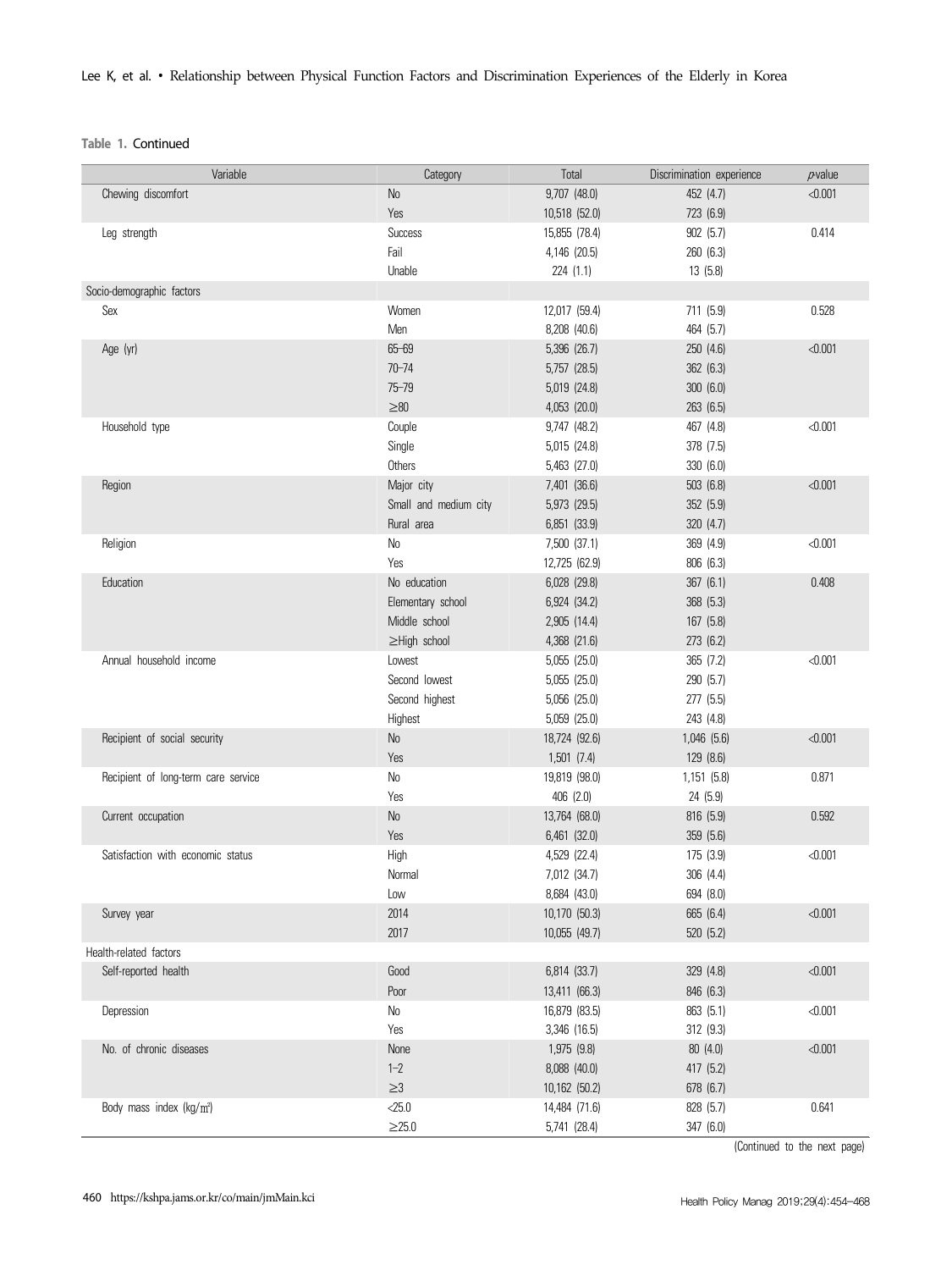#### **Table 1.** Continued

| Variable                                                  | Category          | Total            | Discrimination experience | $p$ -value |
|-----------------------------------------------------------|-------------------|------------------|---------------------------|------------|
| Nutritional status                                        | Good              | $9,020$ $(44.6)$ | 368 (4.1)                 | < 0.001    |
|                                                           | Poor              | 7,355 (36.4)     | 422 (5.7)                 |            |
|                                                           | High risk         | 3,850 (19.0)     | 385 (10.0)                |            |
| Exercise                                                  | N <sub>0</sub>    | 7,841 (38.8)     | 456 (5.8)                 | 0.802      |
|                                                           | Yes               | 12,384 (61.2)    | 719 (5.8)                 |            |
| Social-support factors                                    |                   |                  |                           |            |
| Relationship satisfaction with spouse                     | High              | 11,898 (59.8)    | 560 (4.7)                 | < 0.001    |
|                                                           | Low               | 708 (3.5)        | 60 (8.5)                  |            |
|                                                           | Non-relevant      | 7,619 (37.7)     | 555 (7.3)                 |            |
| Relationship satisfaction with children                   | High              | 18,487 (91.4)    | 990 (5.4)                 | < 0.001    |
|                                                           | Low               | $1,298$ (6.4)    | 142 (10.9)                |            |
|                                                           | Non-relevant      | 440 (2.2)        | 43 (9.8)                  |            |
| Relationship satisfaction with friends/community          | High              | 11,828 (58.5)    | 627 (5.3)                 | < 0.001    |
|                                                           | Normal            | 6,246 (30.9)     | 379 (6.1)                 |            |
|                                                           | Low               | 2,151 (10.6)     | 169 (7.9)                 |            |
| Frequency of family/relatives visit during the past year  | Yearly-none       | 13,478 (66.6)    | 839 (6.2)                 | 0.002      |
|                                                           | Monthly-quarterly | $5,565$ $(27.5)$ | 276 (5.0)                 |            |
|                                                           | Daily-weekly      | 1,182 (5.8)      | 60(5.1)                   |            |
| Frequency of friends/neighbors visit during the past year | Yearly-none       | 1,138(5.6)       | 62 (5.4)                  | 0.002      |
|                                                           | Quarterly         | 333(1.7)         | 16 (4.8)                  |            |
|                                                           | Monthly           | 2,189 (10.8)     | 155(7.1)                  |            |
|                                                           | Weekly            | 5,672 (28.0)     | 376 (6.6)                 |            |
|                                                           | Almost daily      | 10,893 (53.9)    | 566 (5.2)                 |            |
| Utilization of welfare center for senior citizens         | <b>No</b>         | 12,998 (64.3)    | 777 (6.0)                 | 0.672      |
|                                                           | Yes               | 7,227 (35.7)     | 398 (5.5)                 |            |
| Participation in a social group                           | N <sub>0</sub>    | 11,470 (56.7)    | 716 (6.2)                 | 0.002      |
|                                                           | Yes               | 8,755 (43.3)     | 459 (5.2)                 |            |

Values are presented as number (%).

ADL, activities of daily living.

#### 3. 노인의 신체기능 요인과 차별경험의 관련성: 다변수분석

노인의 차별경험과 관련하여 신체기능 요인의 영향력을 파악하기 위해 선행연구를 통해 관련성이 나타난 인구사회적 요인, 건강 관련 요인, 사회적 지지 요인을 순차적으로 통제한 상태에서 logistic regression을 실시하였다. 모델 1에서 신체기능 요인에 따른 차별경험 을 분석한 결과, 방 밖으로 이동하기에 독립적인 노인에 비해 의존적 인 노인의 차별경험이 있을 교차비가 5.18로 높게 나타났으며(95% CI, 1.75–15.29), 화장실 이용에 독립적인 노인에 비해 의존적인 경우 차별경험이 있을 교차비가 0.20으로 통계적으로 유의하게 낮았다 (95% CI, 0.05–0.81). 청력에 불편함이 없는 준거집단 대비 불편함이 있는 노인에서 차별경험이 있을 교차비가 1.41로 높게 나타났으며 (95% CI, 1.19–1.67), 저작능력에 불편함이 없는 노인 대비 있는 노인 에서 차별경험이 있을 교차비가 1.49로 높았다(95% CI, 1.27–1.73).

모델 2는 모델 1에 인구사회적 요인을 추가로 통제하였다. 신체기

능 요인의 방 밖으로 이동, 화장실 이용, 청력기능, 저작능력 변수가 여 전히 차별경험과 관련된 것으로 나타났다.

모델 3은 모델 2에 건강 관련 요인을 추가로 통제하여 노인의 차별 경험과 관련된 신체기능 요인의 영향력을 분석하였다. 모델 2에서 유 의하게 나타난 신체기능 요인 중 저작능력을 제외한 모든 변수에서 여전히 관련성이 나타났으며, 추가적으로 IADL의 금전관리에서 유 의성이 나타났다. 금전관리에 독립적인 노인 대비 의존적인 노인에 서 차별경험이 있을 교차비가 0.70으로 유의하게 낮게 나타났다(95% CI, 0.51–0.96).

모델 4는 모델 3에 사회적 지지 요인을 추가하여 통제한 모델로, 모 든 요인을 통제한 후에도 방 밖으로 이동하기에 독립적인 노인 대비 의존적인 노인에서 차별경험이 발생할 교차비가 4.05 (95% CI, 1.50– 10.88)으로 높게 나타나며, 화장실 이용에 독립적인 노인 대비 의존적 인 노인에서 0.23 (95% CI, 0.06–0.89), 금전관리에 의존적인 노인에서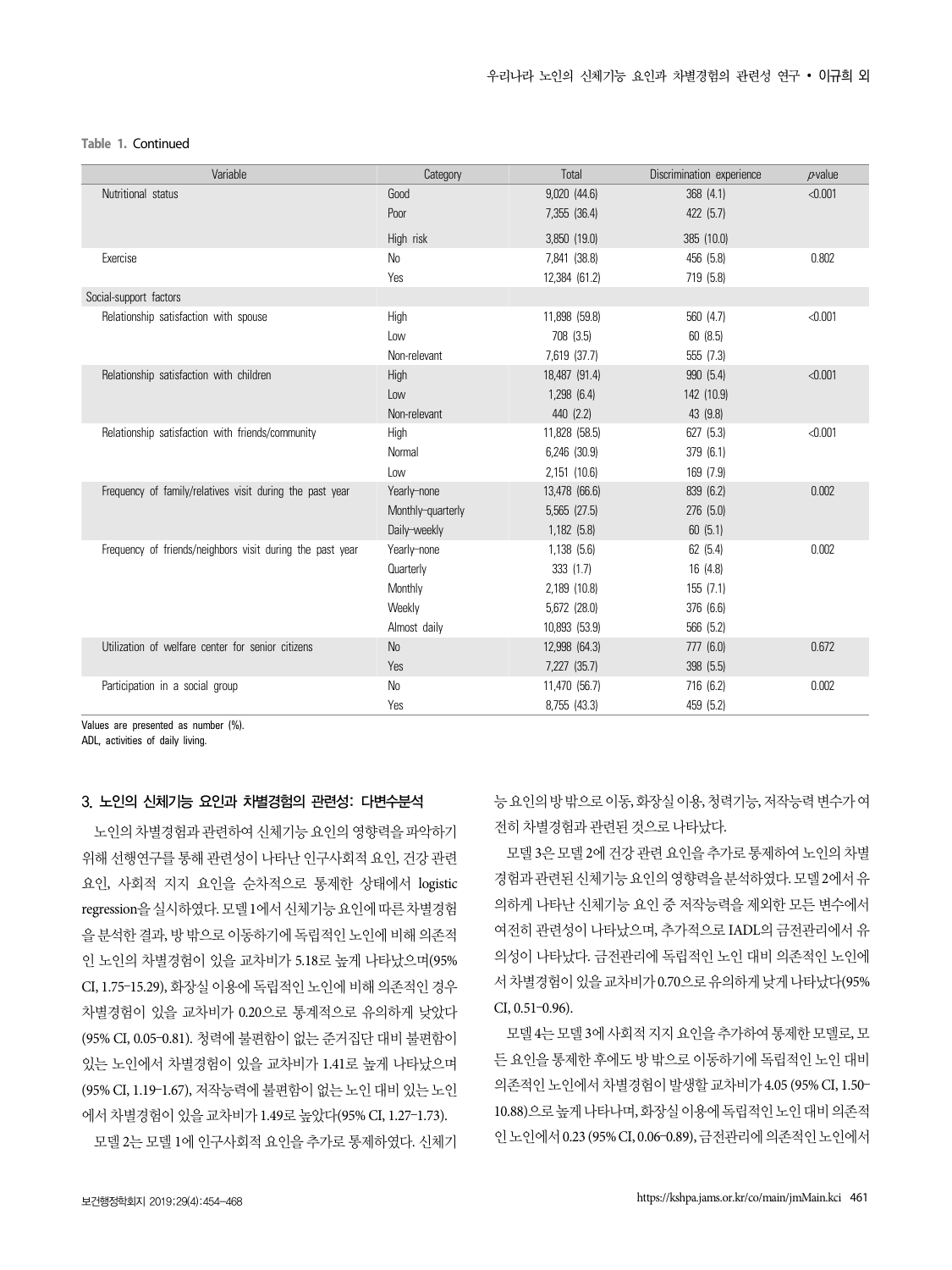0.72 (95% CI, 0.53–0.98)으로 낮게 나타났다. 시력기능에 불편함이 없 는 노인에 비해 불편함을 느끼는 노인에서 차별경험이 발생할 교차비 는 1.25 (95% CI, 1.05–1.49)로 유의하게 높았다. 이 외에 연령, 거주지 역, 종교, 교육수준, 경제활동 여부, 주관적 경제상태 만족도, 조사연

도, 우울, 만성질환 개수, 영양상태, 배우자관계 만족도, 자녀관계 만 족도, 지난 1년간 친구 · 이웃 · 지인의 왕래빈도가 노인의 차별경험과 관련이 있는 것으로 확인되었다(Table 2).

| Table 2. Factors related to discrimination experiences of the elderly according to multivariable logistic analysis |  |  |  |  |  |  |
|--------------------------------------------------------------------------------------------------------------------|--|--|--|--|--|--|
|--------------------------------------------------------------------------------------------------------------------|--|--|--|--|--|--|

| Variable                                    | Model 1                                                                | Model 2                    | Model 3                   | Model 4                  |
|---------------------------------------------|------------------------------------------------------------------------|----------------------------|---------------------------|--------------------------|
| Physical function factors                   |                                                                        |                            |                           |                          |
| ADL                                         |                                                                        |                            |                           |                          |
| Dressing (ref: independent)                 |                                                                        |                            |                           |                          |
| Dependent                                   | $1.24$ $(0.60 - 2.56)$                                                 | $1.26$ $(0.60 - 2.65)$     | $1.32$ $(0.61 - 2.86)$    | 1.32 (0.60-2.93)         |
| Washing face (ref: independent)             |                                                                        |                            |                           |                          |
| Dependent                                   | $1.00$ $(0.49 - 2.06)$                                                 | $0.98$ $(0.48 - 2.01)$     | $1.00$ $(0.48 - 2.07)$    | $1.00$ $(0.48 - 2.04)$   |
| Bathing (ref: independent)                  |                                                                        |                            |                           |                          |
| Dependent                                   | 1.36 (0.83-2.22)                                                       | 1.38 (0.84-2.25)           | 1.32 (0.80-2.18)          | $1.34$ $(0.81 - 2.20)$   |
| Eating (ref: independent)                   |                                                                        |                            |                           |                          |
| Dependent                                   | $0.47$ $(0.12 - 1.80)$                                                 | $0.51$ $(0.14-1.90)$       | $0.55$ $(0.15-2.07)$      | $0.53$ $(0.14 - 2.00)$   |
| Transferring (ref: independent)             |                                                                        |                            |                           |                          |
| Dependent                                   | 5.18                                                                   | 4.40                       | 4.20                      | 4.05                     |
|                                             | $(1.75 - 15.29)$ **                                                    | $(1.63 - 11.84)^{**}$      | $(1.56 - 11.27)^{**}$     | $(1.50 - 10.88)^{**}$    |
| Toileting (ref: independent)                |                                                                        |                            |                           |                          |
| Dependent                                   | $0.20$ $(0.05 - 0.81)^T$                                               | $0.21$ $(0.05 - 0.86)^{*}$ | $0.21$ $(0.05 - 0.86)^T$  | $0.23$ $(0.06 - 0.89)^T$ |
| Sphincter control (ref: independent)        |                                                                        |                            |                           |                          |
| Dependent                                   | $1.25$ $(0.78 - 2.01)$                                                 | $1.21$ $(0.74-1.97)$       | $1.13$ $(0.69-1.85)$      | $1.13$ $(0.69 - 1.85)$   |
| Instrumental ADL                            |                                                                        |                            |                           |                          |
| Grooming (ref: independent)                 |                                                                        |                            |                           |                          |
| Dependent                                   | $1.02$ $(0.61-1.72)$                                                   | $0.99$ $(0.59 - 1.67)$     | $1.00$ $(0.60 - 1.69)$    | $1.00$ $(0.60-1.42)$     |
| Housekeeping (ref: independent)             |                                                                        |                            |                           |                          |
| Dependent                                   | $1.10$ $(0.70-1.73)$                                                   | $0.99$ $(0.63-1.57)$       | $0.94$ $(0.60-1.45)$      | $0.92$ $(0.59-1.42)$     |
| Preparing meals (ref: independent)          |                                                                        |                            |                           |                          |
| Dependent                                   | $0.84$ $(0.55-1.27)$                                                   | $0.87$ $(0.58-1.31)$       | $0.82$ $(0.55-1.22)$      | $0.83$ $(0.56-1.23)$     |
| Laundry (ref: independent)                  |                                                                        |                            |                           |                          |
| Dependent                                   | $0.86$ $(0.55-1.32)$                                                   | $0.91$ $(0.59-1.43)$       | $0.93$ $(0.60-1.45)$      | $0.93$ $(0.60-1.44)$     |
| Taking medicine (ref: independent)          |                                                                        |                            |                           |                          |
| Dependent                                   | $1.36$ $(0.73 - 2.51)$                                                 | 1.53 (0.82-2.88)           | 1.54 (0.82-2.89)          | 1.54 (0.83-2.88)         |
| Handling finances (ref: independent)        |                                                                        |                            |                           |                          |
| Dependent                                   | $0.78$ $(0.58-1.05)$                                                   | $0.73$ $(0.53 - 1.00)$     | $0.70$ $(0.51 - 0.96)^T$  | $0.72$ $(0.52 - 0.98)^T$ |
| Going out short distance (ref: independent) |                                                                        |                            |                           |                          |
| Dependent                                   | $0.74$ $(0.43-1.25)$                                                   | $0.74$ $(0.44 - 1.26)$     | $0.73$ $(0.43 - 1.23)$    | $0.74$ $(0.44 - 1.26)$   |
| Shopping (ref: independent)                 |                                                                        |                            |                           |                          |
| Dependent                                   | $1.16$ $(0.73-1.84)$                                                   | $1.20$ $(0.74 - 1.92)$     | $1.19$ $(0.73-1.94)$      | $1.20$ $(0.7-1.93)$      |
| Using telephone (ref: independent)          |                                                                        |                            |                           |                          |
| Dependent                                   | $0.79$ $(0.59-1.05)$                                                   | $0.84$ $(0.63-1.13)$       | $0.85$ $(0.63 - 1.14)$    | $0.85$ $(0.63 - 1.15)$   |
| Using transportation (ref: independent)     |                                                                        |                            |                           |                          |
| Dependent                                   | $1.05$ $(0.74-1.48)$                                                   | $1.01$ $(0.72-1.43)$       | $0.99$ $(0.71-1.39)$      | $0.99$ $(0.70-1.39)$     |
| Sight discomfort (ref: no)                  |                                                                        |                            |                           |                          |
| Yes                                         | $1.02$ $(0.87 - 1.19)$                                                 | $0.99$ $(0.85 - 1.16)$     | $0.97$ $(0.83 - 1.14)$    | $0.97$ $(0.83 - 1.13)$   |
| Hearing discomfort (ref: no)                |                                                                        |                            |                           |                          |
| Yes                                         | $1.41$ $(1.19-1.67)$ <sup>***</sup> $1.33$ $(1.12-1.58)$ <sup>**</sup> |                            | $1.26$ $(1.06-1.50)^{**}$ | $1.25$ $(1.05-1.49)^{n}$ |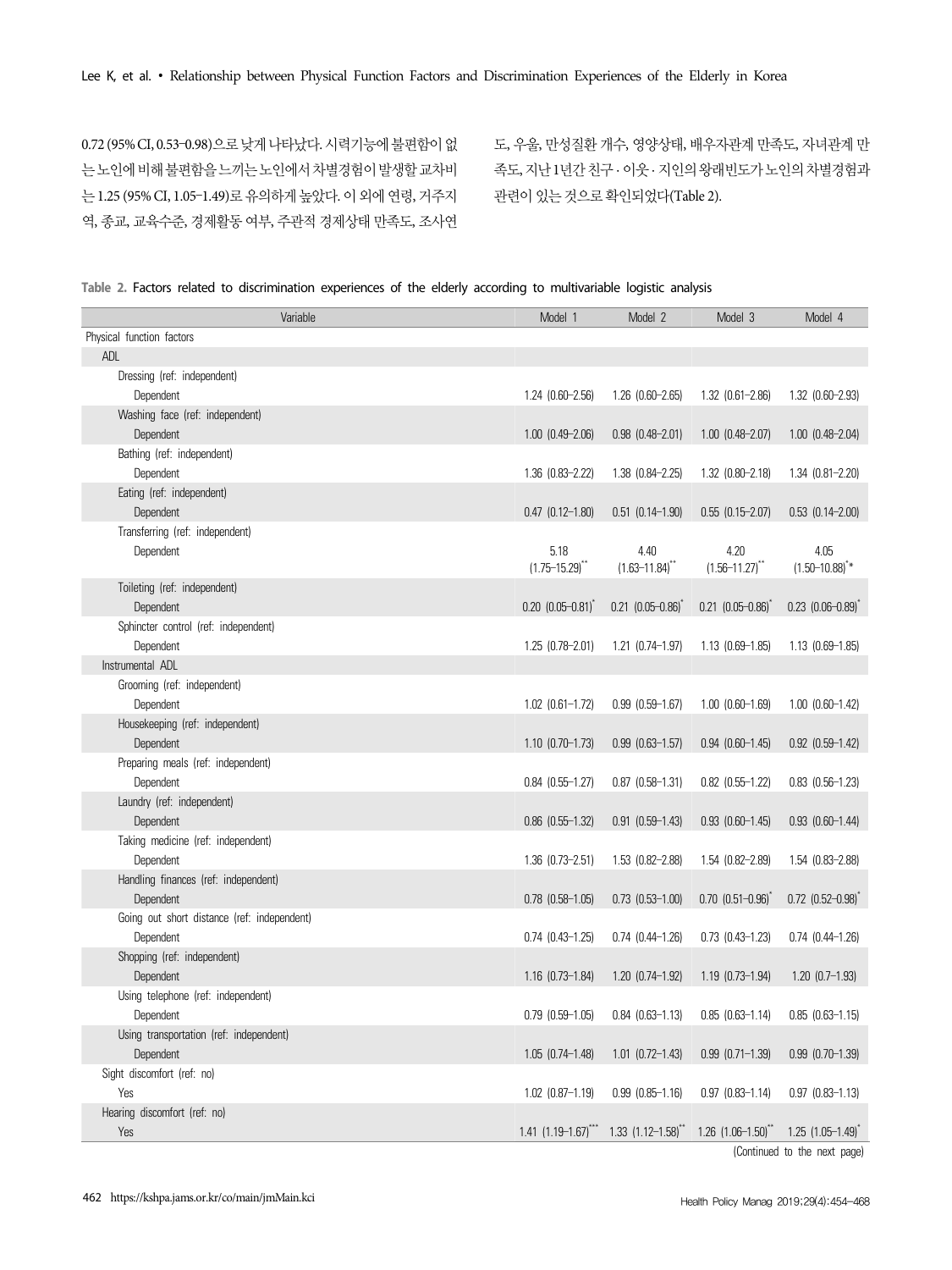**Table 2.** Continued

| Variable                                      | Model 1                  | Model 2                             | Model 3                             | Model 4                            |
|-----------------------------------------------|--------------------------|-------------------------------------|-------------------------------------|------------------------------------|
| Chewing discomfort (ref: no)                  |                          |                                     |                                     |                                    |
| Yes                                           | $1.49$ $(1.27-1.73)$ *** | $1.30$ $(1.11-1.53)^{**}$           | $1.11$ $(0.93 - 1.32)$              | 1.12 (0.95-1.33)                   |
| Leg strength (ref: success)                   |                          |                                     |                                     |                                    |
| Fail                                          | $1.02$ $(0.85-1.22)$     | $0.98$ $(0.81 - 1.18)$              | $0.93$ $(0.77-1.12)$                | $0.91$ $(0.75-1.09)$               |
| Unable                                        | $0.70$ $(0.29-1.70)$     | $0.66$ $(0.28-1.57)$                | $0.62$ $(0.27-1.44)$                | $0.61$ $(0.26-1.45)$               |
| Socio-demographic factors                     |                          |                                     |                                     |                                    |
| Sex (ref: women)                              |                          |                                     |                                     |                                    |
| Men                                           |                          | $1.03$ $(0.87-1.23)$                | $1.03$ $(0.87-1.22)$                | $1.05$ $(0.88-1.26)$               |
| Age (ref: 65-69 yr)                           |                          |                                     |                                     |                                    |
| 70-74 yr                                      |                          | $1.42$ $(1.17-1.73)$ <sup>***</sup> | $1.41$ $(1.16-1.71)$ <sup>***</sup> | $1.41$ $(1.16-1.72)^{***}$         |
| 75-79 yr                                      |                          | $1.27$ $(1.03 - 1.57)^*$            | $1.24$ $(1.00-1.53)$                | 1.24 (1.00-1.54)                   |
| $\geq 80$ yr                                  |                          | $1.50$ $(1.18-1.90)$ ***            | $1.51$ $(1.19-1.92)$ <sup>***</sup> | $1.50$ $(1.17-1.92)$ <sup>**</sup> |
| Household type (ref: couple)                  |                          |                                     |                                     |                                    |
| Single                                        |                          | $1.57$ $(1.31-1.87)$ ***            | $1.38$ $(1.15-1.66)$ ***            | $1.21$ $(0.89 - 1.64)$             |
| Others                                        |                          | 1.23 $(1.02 - 1.49)^{*}$            | $1.22$ $(1.00-1.47)$                | $1.12$ $(0.89 - 1.41)$             |
| Region (ref: major city)                      |                          |                                     |                                     |                                    |
| Small and medium city                         |                          | $0.83$ (0.71-0.98) <sup>*</sup>     | $0.85$ $(0.72-1.00)$                | $0.85$ $(0.72 - 1.00)$             |
| Rural area                                    |                          | $0.71$ $(0.60 - 0.85)$ ***          | $0.73$ $(0.61 - 0.87)$ ***          | $0.76$ $(0.64 - 0.92)^{**}$        |
| Religion (ref: no)                            |                          |                                     |                                     |                                    |
| Yes                                           |                          | 1.26 $(1.09 - 1.47)^{**}$           | 1.26 $(1.08 - 1.46)^{**}$           | $1.24$ $(1.06 - 1.45)^{**}$        |
| Education (ref: no education)                 |                          |                                     |                                     |                                    |
| Elementary school                             |                          | $1.04$ $(0.86-1.26)$                | $1.08$ $(0.90 - 1.31)$              | 1.09 (0.90-1.32)                   |
| Middle school                                 |                          | $1.19$ $(0.93 - 1.53)$              | $1.24$ $(0.97-1.59)$                | $1.24$ $(0.97-1.59)$               |
| ≥High school                                  |                          | 1.43 $(1.13 - 1.81)^{**}$           | $1.51$ $(1.19-1.92)$ ***            | $1.49$ $(1.17-1.91)^{**}$          |
| Annual household income (ref: lowest)         |                          |                                     |                                     |                                    |
| Second lowest                                 |                          | $0.95$ $(0.78-1.15)$                | $0.97$ $(0.80-1.18)$                | $0.98$ $(0.80-1.19)$               |
| Second highest                                |                          | $1.08$ $(0.87-1.34)$                | $1.12$ $(0.90 - 1.40)$              | $1.14$ $(0.92 - 1.42)$             |
| Highest                                       |                          | $0.94$ $(0.72 - 1.22)$              | $1.00$ $(0.77-1.30)$                | 1.03 (0.79-1.34)                   |
| Recipient of social security (ref: no)        |                          |                                     |                                     |                                    |
| Yes                                           |                          | $1.33$ $(1.04 - 1.69)^T$            | $1.19$ $(0.93 - 1.51)$              | $1.10$ $(0.85-1.43)$               |
| Recipient of long-term care service (ref: no) |                          |                                     |                                     |                                    |
| Yes                                           |                          | $0.90$ $(0.53-1.54)$                | $0.93$ $(0.54 - 1.58)$              | $0.93$ $(0.54-1.58)$               |
| Current occupation (ref: no)                  |                          |                                     |                                     |                                    |
| Yes                                           |                          | $1.22$ $(1.04 - 1.43)^{*}$          | 1.30 $(1.10 - 1.52)^{**}$           | $1.31$ $(1.11-1.55)^{**}$          |
| Satisfaction with economic status (ref: high) |                          |                                     |                                     |                                    |
| Normal                                        |                          | 1.22 (0.97-1.53)                    | 1.21 (0.96-1.52)                    | 1.21 (0.96-1.52)                   |
| Low                                           |                          | $2.03$ (1.62-2.54) <sup>***</sup>   | $1.83$ (1.45-2.32) <sup>**</sup>    | 1.77 $(1.39 - 2.25)^{**}$          |
| Survey year (ref: 2014)                       |                          |                                     |                                     |                                    |
| 2017                                          |                          | $0.89$ $(0.77-1.04)$                | $0.86$ $(0.74 - 0.99)^{x}$          | $0.83$ $(0.71 - 0.96)^{*}$         |
| Health-related factors                        |                          |                                     |                                     |                                    |
| Self-reported health (ref: good)              |                          |                                     |                                     |                                    |
| Not good                                      |                          |                                     | $0.91$ $(0.75-1.09)$                | $0.90$ $(0.75 - 1.09)$             |
| Depression (ref: no)                          |                          |                                     |                                     |                                    |
| Yes                                           |                          |                                     | $1.51$ $(1.26-1.81)$ <sup>***</sup> | $1.47$ (1.23-1.76) <sup>***</sup>  |
| No. of chronic diseases (ref: none)           |                          |                                     |                                     |                                    |
| $1 - 2$                                       |                          |                                     | $1.39$ $(1.04 - 1.87)^{x}$          | $1.39$ $(1.03 - 1.86)^T$           |
|                                               |                          |                                     |                                     |                                    |
| $\geq$ 3                                      |                          |                                     | $1.61$ $(1.18 - 2.21)^{**}$         | $1.62$ (1.18-2.22) <sup>**</sup>   |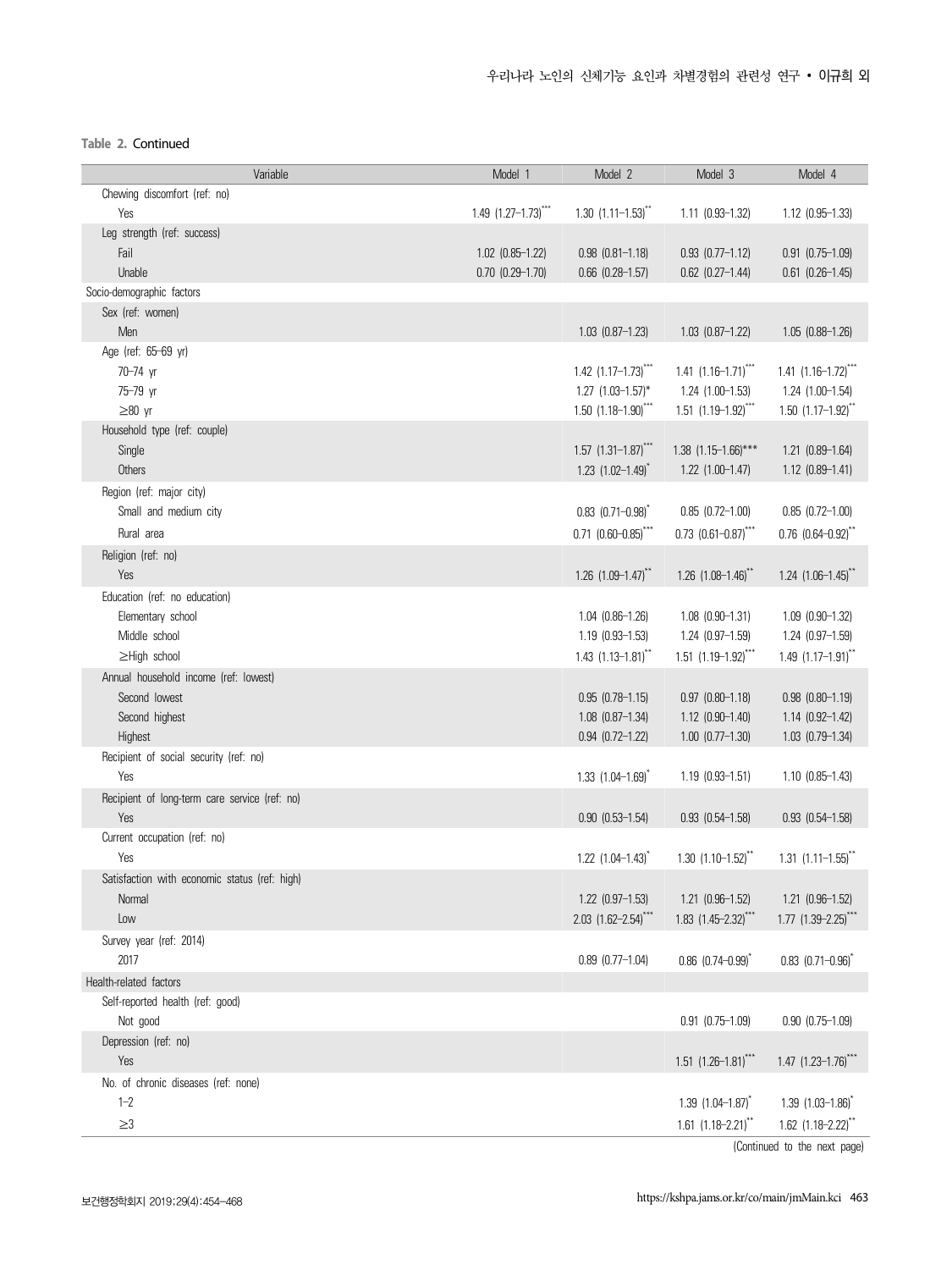Lee K, et al. ∙ Relationship between Physical Function Factors and Discrimination Experiences of the Elderly in Korea

**Table 2.** Continued

| Body mass index (ref: $<$ 25.0 kg/m <sup>2</sup> )<br>$\geq$ 25.0 kg/m <sup>2</sup><br>$1.02$ $(0.88 - 1.19)$<br>$1.04$ $(0.89-1.21)$ |  |
|---------------------------------------------------------------------------------------------------------------------------------------|--|
|                                                                                                                                       |  |
|                                                                                                                                       |  |
| Nutritional status (ref: good)                                                                                                        |  |
| Poor<br>$1.24$ $(1.03 - 1.50)^{*}$<br>$1.23$ (1.02-1.49) <sup>*</sup>                                                                 |  |
| $1.78$ $(1.42 - 2.22)$ ***<br>1.73 $(1.38 - 2.16)^{**}$<br>High risk                                                                  |  |
| Exercise (ref: no)                                                                                                                    |  |
| Yes<br>$0.89$ $(0.77-1.04)$<br>$0.88$ $(0.76-1.03)$                                                                                   |  |
| Social-support factors                                                                                                                |  |
| Relationship satisfaction with spouse (ref: high)                                                                                     |  |
| $1.46$ (1.05-2.04) <sup>*</sup><br>Low                                                                                                |  |
| Non-relevant<br>1.20 (0.91-1.58)                                                                                                      |  |
| Relationship satisfaction with children (ref: high)                                                                                   |  |
| Low<br>$1.27$ $(1.01 - 1.61)^{*}$                                                                                                     |  |
| Non-relevant<br>1.16 (0.76-1.78)                                                                                                      |  |
| Relationship satisfaction with friends/community during the past year (ref: high)                                                     |  |
| $0.96$ $(0.82-1.13)$<br>Normal                                                                                                        |  |
| $1.14$ $(0.90-1.46)$<br>Low                                                                                                           |  |
| Frequency of family/relatives visit during the past year (ref: daily-weekly)                                                          |  |
| Yearly-none<br>$1.18$ $(0.85-1.64)$                                                                                                   |  |
| Monthly-quarterly<br>$1.08$ $(0.76-1.52)$<br>Frequency of friends/neighbors visit (ref: almost daily)                                 |  |
| Yearly-none<br>$0.76$ $(0.53-1.10)$                                                                                                   |  |
| Quarterly<br>$0.95$ $(0.54-1.70)$                                                                                                     |  |
| 1.47 $(1.17 - 1.85)^{**}$<br>Monthly                                                                                                  |  |
| Weekly<br>$1.27$ $(1.08 - 1.50)^{**}$                                                                                                 |  |
| Utilization of welfare center for senior citizens (ref: no)                                                                           |  |
| Yes<br>1.07 (0.90-1.26)                                                                                                               |  |
| Participation in a social group (ref: no)                                                                                             |  |
| Yes<br>$0.97$ $(0.82 - 1.15)$                                                                                                         |  |
| Akaike information criterion<br>3,001,160.9<br>2,918,969.4<br>2,868,497.3<br>2,885,775.7                                              |  |
| C statistic<br>0.573<br>0.644<br>0.667<br>0.675                                                                                       |  |
| Hosmer-Lemeshow test<br>0.014<br>0.171<br>0.304<br>0.198                                                                              |  |

Values are presented as odds ratio (95% confidence interval). ADL, activities of daily living; ref, reference.  $p$  < 0.05.  $p$  < 0.01.  $p$  < 0.001.

# 고 찰

본 연구는 우리나라 노인의 신체기능 요인과 차별경험의 관련성을 파악하기 위한 연구로 인구사회적 요인, 건강 관련 요인, 사회적 지지 요인을 단계적으로 통제하여 신체기능 요인이 차별경험에 미치는 영 향을 분석하였다. 우리나라 노인을 대상으로 다양한 신체기능 요인 인 ADL, IADL, 시력기능, 청력기능, 저작능력, 하지근력상태와 차별 경험과의 관련성을 분석한 연구이다.

Logistic regression 분석결과, ADL의 '방 밖으로 이동하기'에 도움

이 필요하지 않는 군 대비 도움이 필요한 군에서 차별을 경험할 교차 비가 4.05로 통계적으로 유의하게 높게 나타났으며, 이는 일상생활능 력에 제한이 있는 노인에서 차별경험이 높음을 보여준다. 일상생활 활동능력의 세부항목을 구분하여 진행한 기존 연구가 없었으므로 본 연구결과를 비교하기에 어려움이 있다. 하지만 이러한 결과는 일상 생활 활동능력이 낮을수록 노인차별의 정도가 높아진다는 연구결과 를 지지하며[22], 대부분의 노인에서 노령으로 인한 신체적인 어려움 과 관련하여 차별경험을 겪는다는 것을 보여준 선행연구의 결과와도 일치한다[3,4,9]. 노인의 ADL, IADL 수행정도를 살펴본 연구에서 재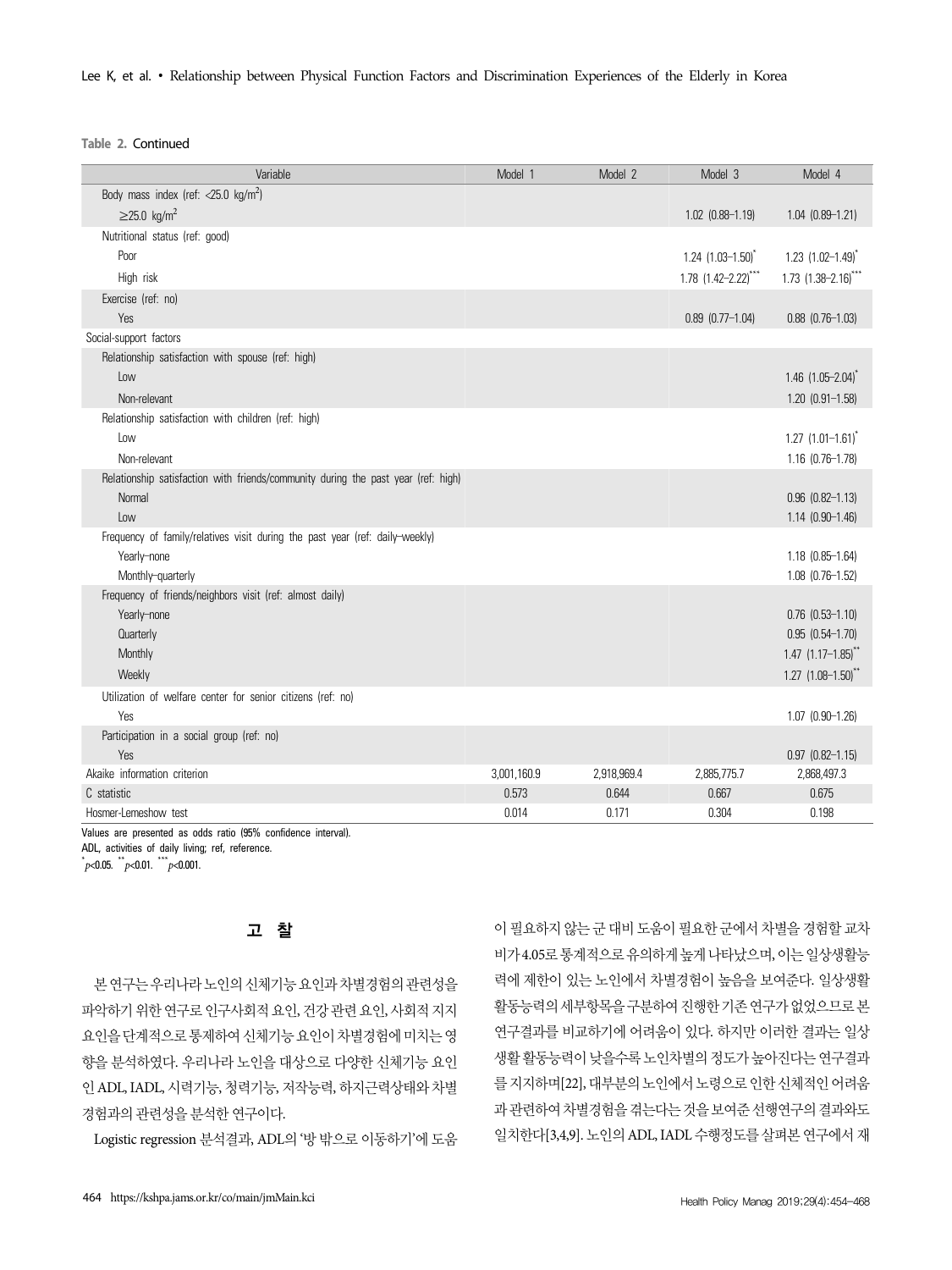가노인이 ADL 항목 중 목욕, 집 밖으로의 이동, 집에서의 이동 순으로 어려움을 겪고 있었으며, IADL에서는 교통수단 이용, 물건 사기, 금 전관리 순으로 나타났다[27]. 또 다른 연구에서는 걷기와 앉기의 동작 에서 가장 많은 제한이 있음을 보여준다[28].

우리나라 노인의 만성질환 유병률은 고혈압(59%)이 가장 높고, 골 관절염 및 류머티즘 관절염(33.1%), 고지혈증(29.5%), 요통 및 좌골신 경통(24.1%) 순으로 나타나며[29], ADL과 IADL의 관련 요인에 대한 연구에서 만성질환 중 뇌졸중, 관절염이 ADL과 IADL에 모두 영향을 주는 요인으로 나타났다[30]. 이에 따라 근골격계 질환에 이환된 노인 들이 신체적 이동에 관련된 일상생활능력에 어려움이 있는 것으로 생 각된다. 따라서 만성질환의 이환을 예방하기 위한 근력강화프로그램 및 보행을 돕기 위한 보조기구의 개발, 적절한 재활 및 건강유지를 위 한 운동프로그램 구상 등의 구체적인 방안이 필요하며, 이는 독립적 인 삶을 유지하도록 함으로써 노인차별을 낮출 수 있는 방안이 될 것 이다.

두 번째로, 청력 불편함이 없는 노인 대비 청력 불편함을 겪는 노인 에서 차별경험이 1.25배 높다는 결과가 나타났다. 청력기능과 차별경 험과의 관련성을 분석한 기존 연구가 없었으므로 본 연구결과를 비교 하기는 어렵다. 하지만 노인차별의 영향요인을 밝혀낸 선행연구에서 가장 흔하게 겪는 차별영역 중 "나이가 많아서 잘 듣지 못할 것이다." "글씨가 작아 읽기 힘들다."와 같이 감각기능의 저하와 관련된 차별 경험이 나타나 본 연구의 결과를 지지한다[9,31]. 노인 10명의 차별경 험에 대한 의미를 깊게 다룬 연구에서는 노인이면 누구나 나타나는 증상으로 여겨 방치되는 차별경험이 있다고 보고되었으며, 대부분 노인들이 청력 저하에 대한 불편감을 호소하였으나 노인이기 때문에 나타나는 당연한 증상으로 받아들여 불편한 상태로 생활한다고 조사 되었다[4]. 또한 자연적인 노령화 과정으로 흔히 일어나는 시력과 청 력의 저하가 주요 생활능력의 기능적 제한의 가장 유의한 예측인자라 고 밝힌 연구[32]와 청력에 문제가 있을수록 ADL과 IADL에서 의존 적인 경향이 있음을 보고한 연구[30]는 본 연구의 결과를 지지한다. 저작손상, 시력손상, 청력손상 중 ADL 및 IADL의 제한에 미치는 영 향이 청력손상에서 가장 크게 나타났다는 결과도 있다[33].

2017년 노인실태조사에 따르면, 청력부문에서의 보장구 사용률은 4.8%로 나타났으며, 시력 61.4%, 저작능력 46.0%에 비교하여 현저히 낮다[29]. 청력에 불편함을 느끼는 비율은 17.8%임에도 보장구 사용 률은 낮게 나타나고 있어 청력저하로 인한 어려움을 겪는 노인이 많 을 것이라고 추측할 수 있다. 일반적으로 노화로 인한 청력저하는 대 화 및 소통의 어려움을 유발하기 때문에 적절하게 관리되는 것이 중 요하다. 또한 적절하게 관리되지 않을 경우에는 노인의 소외나 고독 감을 더 악화시킬 수 있으므로 심각한 노인문제를 초래할 수 있다. 청

력의 저하로 가족 또는 타인과의 대화에 참여할 수 없고, 이에 따른 소 통 및 세대 간 교류 단절로 가정 내 또는 사회에서의 차별받을 가능성 이 높아질 수 있다. 따라서 청력기능이 저하되는 노인을 조기에 선별 하여 악화되는 것을 사전적으로 예방하고, 청력에 대한 기능을 유지 및 향상시키기 위한 노인건강증진사업의 활성화가 필요하다.

세 번째로, 최종 모델을 고려했을 때에는 저작능력 변수의 유의성 이 사라지지만, 모델 1과 모델 2에서 저작능력과 차별경험의 유의한 관련성이 나타났다. 노인의 신체적 기능저하는 저작능력과 부정적인 관련이 있으며[34], 저작으로 인해 스트레스가 해소되어 우울수준에 도 영향을 미치며[35], 저작 불편함이 있을수록 신체 및 인지기능이 저하되었다[36]. 노인실태조사를 이용하여 한국 노인의 저작능력이 미치는 영향을 분석한 선행연구에 따르면, 노인의 저작능력 저하는 일상생활 활동능력을 저하시키고 우울수준에도 영향을 미치며, 신체 기능과 우울을 매개로 인지기능 저하에도 영향을 미친다고 보고된다 [37]. 이러한 결과는 노인의 기능상태에 영향을 주는 중요한 요인으로 적절한 기능상태를 유지하기 위해 저작능력의 관리는 필수적임을 지 적한다. 따라서 구강질환의 관리를 비롯하여 구강운동을 통한 능력 의 유지 및 향상이 필요하며, 저작능력의 저하로 인하여 영양불균형 의 문제가 발생할 수 있으므로 영양개선도 함께 필요할 것이다.

건강 관련 요인 중 우울의 경우 우울한 노인이 그렇지 않은 노인에 비해 차별경험이 높다고 확인되었지만, 두 변수 간의 역인과성이 존 재할 가능성을 배재할 수 없다. 우울은 노인차별의 주요한 영향요인 으로 나타나며[22], 차별경험이 건강상태인 우울증상에 부정적 영향 을 미친다[9,15]. 우울로 인해 차별경험을 더 많이 경험하는 것인지 차 별경험으로 인해 우울한 상태가 된 것인지에 관해서는 결론을 내리기 어렵다. 따라서 노인의 삶의 질에 부정적 영향을 미치는 우울에 대한 적극적인 관리 및 추가적인 연구가 필요하다.

만성질환이 없는 사람 대비 1–2개일 경우 차별경험이 있을 교차비 가 1.39로, 3개 이상일 경우 교차비가 1.62로 유의하게 높았으며, 이는 만성질환 개수가 많을수록 차별경험의 정도가 높아짐을 의미한다. 이러한 결과는 질환이 없는 노인보다 있는 노인에서 차별경험이 높다 는 선행 연구결과를 지지한다[22]. 영양상태는 정상인 군에 비해 영양 주의 군에서 1.23배, 고위험인 군에서 1.73배 높게 나타났으며, 이는 영양상태가 불량할수록 차별경험의 정도가 유의하게 높음을 보여준 다. 영양상태와 차별경험의 관련성을 파악한 기존 연구가 없어 직접 적인 비교는 불가능하지만, 노인에서의 영양불량이 건강에 부정적인 결과를 초래하며 노인보건에서 영양의 중요성을 강조하는 여러 연구 결과가 있다. 불충분한 영양소의 섭취는 신체적 기능저하와 관련이 있으며, 삶의 질 저하 및 노인의 의존성과 돌봄의 요구를 증가시킨다 [38,39]. 빈곤노인의 영양불량 관련 요인에 대해 분석한 한 국내연구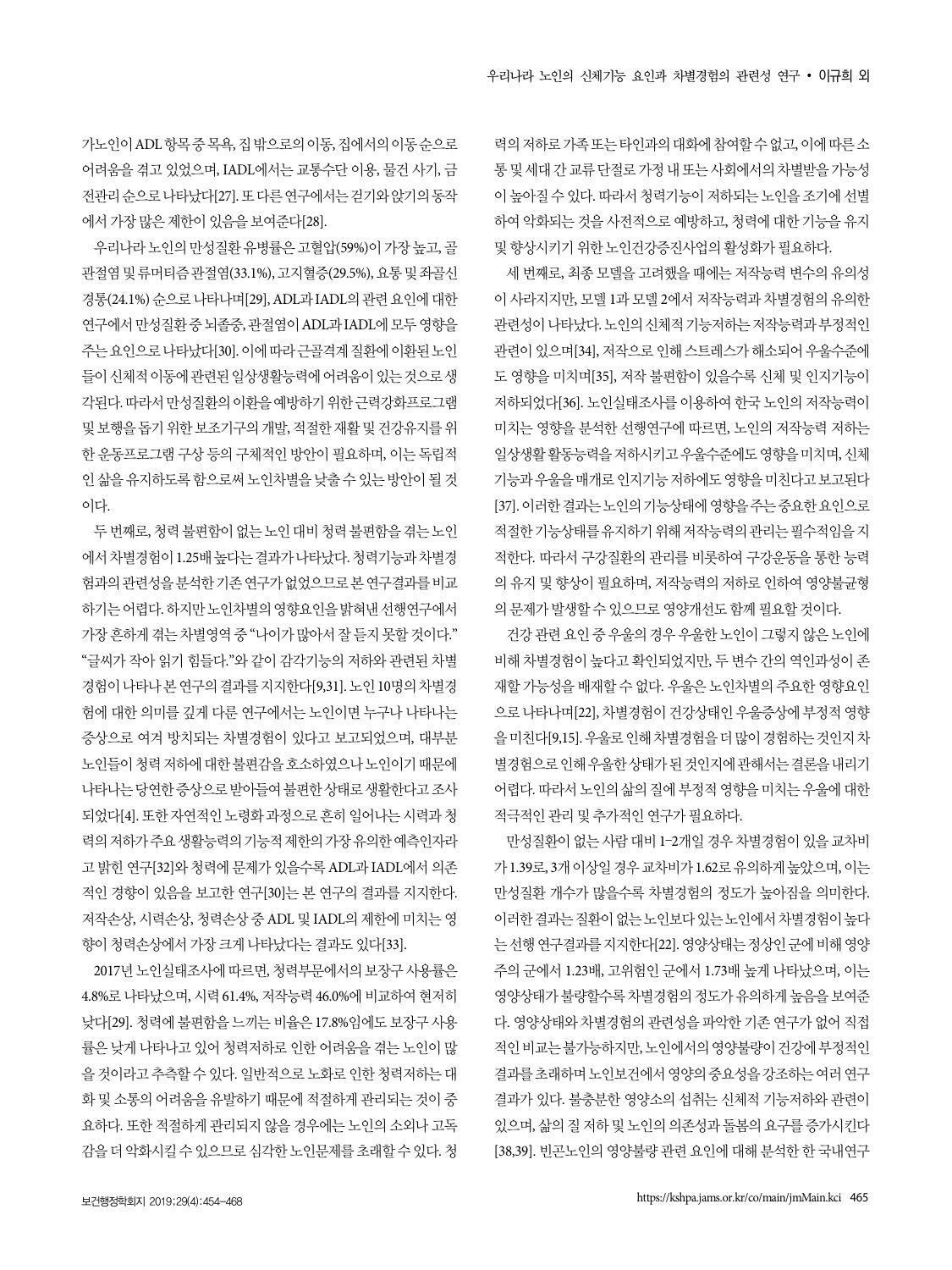에서 IADL 및 식사준비의 어려움이 영양불량에 유의한 차이를 보였 으며, 영양불량에 강력하게 영향을 미치는 요인 중 식사준비의 어려 움이 확인되었다[40].

본 연구의 장점은 우리나라 노인의 다양한 신체기능 요인과 차별경 험의 관련성을 분석한 드문 연구 중 하나이며, 인구사회적, 건강 관련, 사회적 지지 요인을 보정한 상태에서 신체기능 요인이 노인의 차별경 험의 관련성을 파악했다는 점이다. 더불어 연령, 거주지역, 종교 유무, 교육수준, 경제활동 여부, 주관적 경제상태 만족도, 조사연도, 우울, 만성질환 개수, 영양상태, 배우자관계 만족도, 자녀관계 만족도, 친구 · 이웃 · 지인의 왕래빈도에서 통계적으로 유의한 결과가 나타났다. 이를 통해 노인의 신체기능을 향상시키고 건강을 증진하여 독립적인 생활을 유지하게 함으로써 노인이 지각하는 차별경험을 예방할 수 있 다는 것을 시사한다. 이에 따라 관련성이 있다고 밝혀진 노인의 신체기 능을 최대한 유지하고 기능이 악화되는 것을 사전에 예방하는 노인건 강정책 수립 및 구체적인 기능강화프로그램의 개발이 필요하다.

본 연구의 한계점은 노인실태조사 조사방법의 특성 및 분석과 대부 분 관련이 있으며, 내용은 다음과 같다. 첫째, 조사시점에 변수를 측정 한 단면적 연구조사이므로 노인의 차별경험 관련 요인들의 인과관계 를 명확하게 설명하기에는 부족함이 있다. 또한 자료의 한계로 인해 연도 간 차별경험의 변화나 관계 파악이 어렵다. 신체기능 요인과 차 별경험의 관련성에 대해서만 의미를 부여할 수 있다. 이에 대한 명확 한 인과관계를 파악하기 위해서 전향적 연구의 수행이 필요하다.

둘째, 노인실태조사 자료의 한계로 종속변수인 차별경험에 대한 세 분화된 분석을 하지 못한 한계가 있다. 한국판 노인차별 경험척도에 서는 노인의 차별유형을 무시경험, 기피경험, 소외경험으로 나누며, 각 유형의 차별상황에 대한 구체적 내용이 포함되어 있다. 이와 같은 차별도구를 포함하여 설문이 진행된다면 전국 노인이 경험하는 차별 경험을 심층적으로 파악할 수 있으며, 보다 더 설득력 있는 연구가 가 능할 것이다.

셋째, 노인의 차별경험에 영향을 줄 수 있는 여러 신체적 기능에 대 한 분석을 할 수 없었다. 노화와 관련된 신체기능 요인과 차별경험의 관련성을 세부적으로 파악할 필요가 있으며, 시력, 청력 외의 다른 감 각기능 및 운동능력, 보행속도, 양손 악력 등 객관적인 신체기능상태 를 측정할 수 있는 변수를 포함하여 분석한다면 보다 의미 있는 연구 가 될 것이다. 실제로 일본에서 노인의 허약상태를 사정할 때에 노인 의 다양한 신체적 기능에 대한 측정이 이루어지고 있다. 이러한 기준 을 반영하여 신체기능을 살펴볼 필요가 있다.

넷째, 본 연구에서 다변수 분석결과 연령, 교육수준, 거주지역 등 여 러 통제변수에 대한 통계적 유의성이 확인되었다. 층화 분석의 필요 성이 나타났으나 추가 검토하지 못하였으므로 이에 대한 하위그룹 분 석을 통해 세분화된 연구가 추후에 진행되길 바란다. 노인실태조사 자료의 경우 각 조사구 안에 개인이 포함되어 있는 계층적 자료의 특 성을 가지고 있기 때문에 인구사회적 요인에 해당하는 변수들의 유의 성이 상대적으로 많이 나타나 사회경제적 관련 요인을 보다 심층적으 로 분석한 연구도 의의가 있을 것이다.

마지막으로, 우울 외에 차별경험에 영향을 줄 수 있는 노인의 자아 존중감, 고독감 등 심리적인 요인에 대한 문항이 부족하여 분석에 포 함할 수 없었다. 신체의 기능 감퇴, 사회적 지위 및 역할의 상실, 경제 력의 상실, 가족과 친구의 상실 등 여러 가지 면에서 노인의 자아존중 감이 저하되고 노인 자신을 무가치한 사람으로 생각하게 만든다[41]. 이에 노인의 차별경험에 영향을 미치는 사회심리적 요인까지 포함하 여 향후 보다 더 발전된 연구가 진행되길 바란다.

#### ORCID

Kyuhee Lee: https://orcid.org/0000-0002-0377-6918; Woojin Chung: https://orcid.org/0000-0003-2090-4851; Wangshik Yong: https://orcid.org/0000-0002-9209-5486; Changhoon You: https://orcid.org/0000-0001-7938-266X; Yongjae Lee: https://orcid.org/0000-0002-8677-3519

#### **REFERENCES**

- 1. Statistics Korea. Population projections for Korea: 2017-2067. Daejeon: Statistics Korea; 2019.
- 2. Organization for Economic Cooperation and Development. Preventing ageing unequally. Paris: Organization for Economic Cooperation and Development; 2017. DOI: https://doi.org/10.1787/ 9789264279087-en.
- 3. Kim W. An exploratory study on ageism experienced by the elderly and its related factors. J Korea Gerontol Soc 2003;23(2):21-35.
- 4. Lee SH, Chung SE. The elderly's experience of ageism. Korean J Soc Issues 2010;19(1):45-68.
- 5. Yang JN, Choi EJ, Lee MH, Kim Y, Kim NH. A study on the relationship between perceived discrimination of the elderly and suicidal ideation: focused on the moderating effect of social support. Korean J Gerontol Soc Welf 2018;73(3):215–239. DOI: https://doi.org/10.21194/kjgsw.73.3.201809.215.
- 6. Butler RN. Age-ism: another form of bigotry. Gerontologist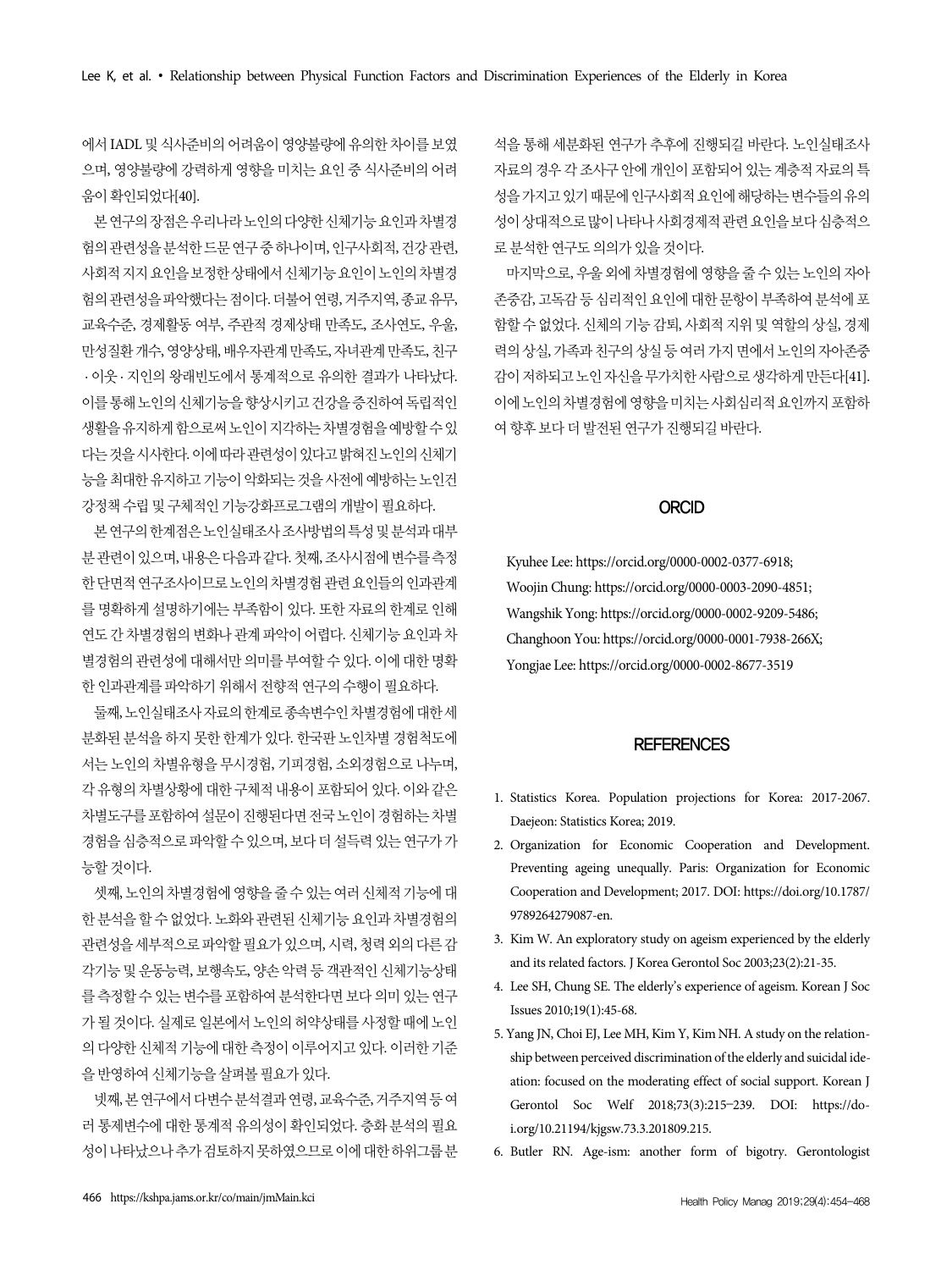1969;9(4):243-246. DOI: https://doi.org/10.1093/geront/9.4\_part\_ 1.243.

- 7. Lee JY. A study on older adults' meaning of "ageism". J Korea Gerontol Soc 2009;29(4):1205-1232.
- 8. Won YH. Experiences of elderly discriminations and psychological well-being of the elderly. Soc Welf Policy 2005;21(4):319-339.
- 9. Chun HR, Kim IH. Ageism and health: focus on socioeconomic factors. J Korea Gerontol Soc 2013;33(3):601-615.
- 10. Kim W. Ageism as a form of oppression: social welfare response and implications. Soc Welf Policy 2002;14:97-118.
- 11. National Human Rights Commission of Korea. A survey on the social discrimination of the elderly: focusing on the experience of individual and institutional discrimination. Seoul: National Human Rights Commission of Korea; 2006.
- 12. Jeon SN, Shin HG. The effects of perceived health and ageism experience on successful aging. J Korea Gerontol Soc 2009;29(4): 1383-1396.
- 13. Park HS. Study of the relationship between the experience of discrimination and the feeling of depression among the elderly under the public care and the elderly without the public care. Korean J Gerontol Soc Welf 2008;(41):7–26. DOI: https://doi.org/10.21194/ kjgsw..41.200809.7.
- 14. Shin HG. Effects of the elderly's ageism experience on suicidal thought and mediating effect of hopelessness and depression. Korean J Gerontol Soc Welf 2012;(56):191-216. DOI: https://doi.org/10.21194/kjgsw..56.201206.191.
- 15. Shin KI. The effect of ageism experience on mental health of the elderly: focusing on moderating effects of social support [master's thesis]. Seoul: Seoul Women's University; 2013.
- 16. Kim KH, Yook SP. The effects of ageism for the elderly experiences on suicide behavior: mediating effects of ego-resilience. Korean J Appl Dev Psychol 2013;2(2):131-151.
- 17. Palmore EB. Ageism in Canada and the United States. J Cross Cult Gerontol 2004;19(1):41-46. DOI: https://doi.org/10.1023/B: JCCG.0000015098.62691.ab.
- 18. Kim YJ, Chung SA. Adolescents' attitude toward the elderly; exploring the relations between adolescents' perception and behavioral attitude toward the elderly. J Korean Home Manag Assoc 2001;19(6):173-183.
- 19. Park KR, Lee YS. Stereotypes of the elderly held by adolescents and middle-aged adults. J Korean Home Manag Assoc 2001;19(6):221- 239.
- 20. Nam SI. Study on the effects of the male elderly's age discrimination

experiences on their perception of the elderly and attitude toward the old age life: examination of mediation effects of family function and peer relations. J Korea Gerontol Soc 2008;28(4):1297-1315.

- 21. Yang JN, Choi EJ, Kim HS, Sim JY. A study of elders experience on ageism in urban and rural areas in Korea: focused on social support and quality of life. J Community Welf 2010;34:207-229.
- 22. Nam HJ. Factors influencing ageism of the elderly [master's thesis]. Seoul: Kyung Hee University; 2011.
- 23. Kwon SJ. A study on the perception of discrimination and discriminatory factors for the disabled: focus on the person with hearing impairment. J Vocat Rehabil 2008;18(1):81-103.
- 24. Jeon JH. Conceptualizing the perceived disability discrimination and its application to Korea's disability discrimination act. Korean J Soc Welf Stud 2009;40(2):399-425. DOI: https://doi.org/10.16999/ kasws.2009.40.2.399.
- 25. Organization for Economic Cooperation and Development. Health at a glance: OECD indicators. Paris: Organization for Economic Cooperation and Development; 2017. DOI: https://doi.org/10.1787/health\_glance-2017-en.
- 26. Cho MJ, Bae JN, Suh GH, Hahm BJ, Kim JK, Lee DW, et al. Validation of geriatric depression scale, Korean version (GDS) in the assessment of DSM-III-R major depression. J Korean Neuropsychiatr Assoc 1999;38(1):48-63.
- 27. Jeon EY. Activity of daily living (ADL) and instrumental activity of daily living (IADL) of elderly in home. J East West Nurs Res 2006;12(1):56-61.
- 28. Park SH. A study on ADL and IADL at the actual living conditions of the old-aged by comparison. Korean J Gerontol Soc Welf 2003;(19):199-223.
- 29. Korea Institute for Health and Social Affairs. Survey of living conditions and welfare needs of Korean older persons. Sejong: Ministry of Health and Welfare; 2017.
- 30. Jung JY, Kim JS, Choi HJ, Lee KY, Park TJ. Factors associated with ADL and IADL from the third Korea National Health and Nutrition Examination Survey (KNHANES III), 2005. Korean J Fam Med 2009;30(8):598-609. DOI: https://doi.org/10.4082/kjfm. 2009.30.8. 598.
- 31. You SM. A study on major determinants of the ageism [master's thesis]. Seoul: Soongsil University; 2017.
- 32. Cho SH, Kwon BK, Lee SN, Choi JY, Shin YK, Jee SH. The relationship between obesity and functional status in the Korean elderly: an analysis of Korean National Health and Nutrition Examination Survey, 1998. J Korean Acad Fam Med 2002;23(12):1440-1452.